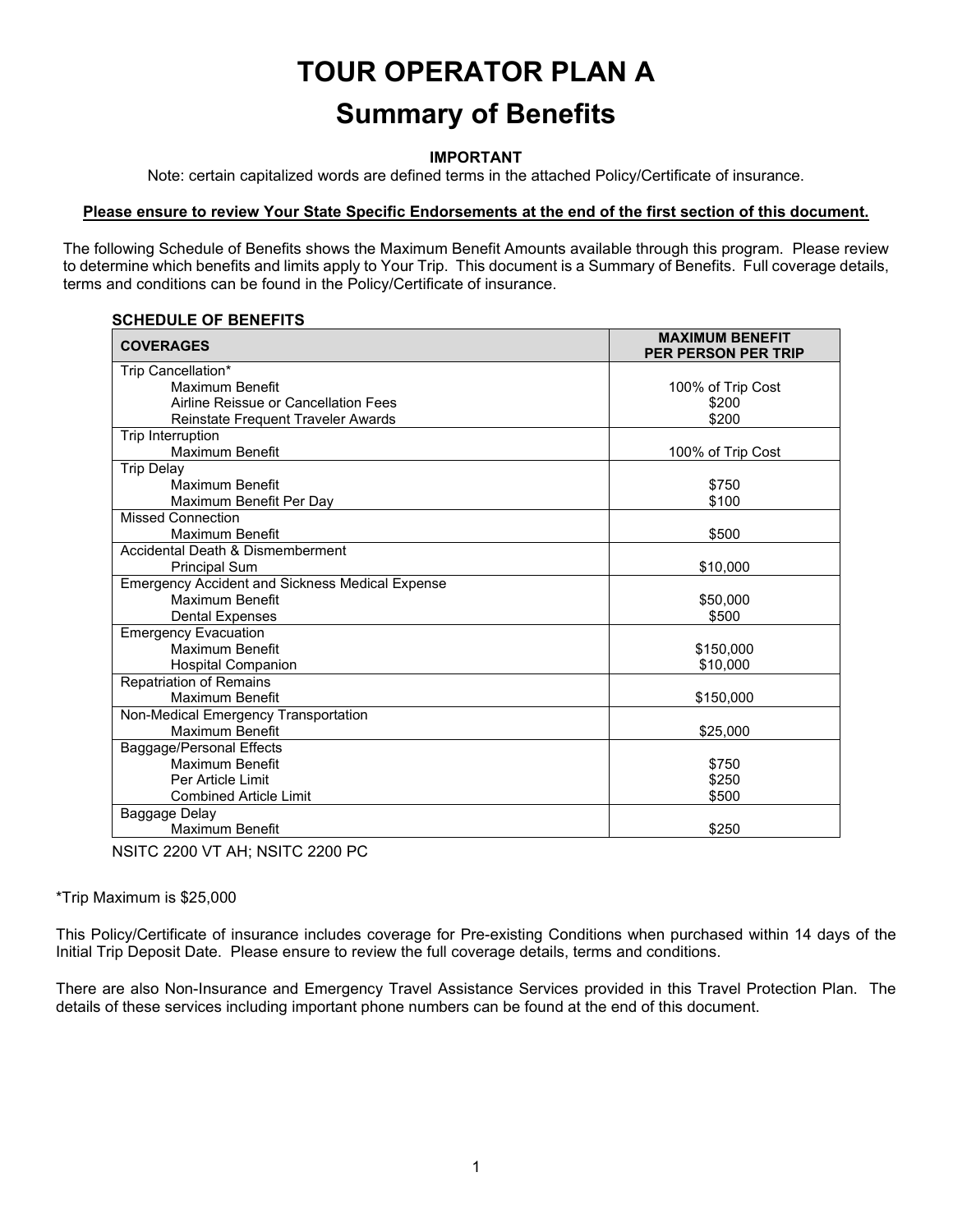

Nationwide Mutual Insurance Company One Nationwide Plaza Columbus, Ohio 43215

This Policy of insurance describes all of the travel insurance benefits, underwritten by Nationwide Mutual Insurance Company (herein referred to as the Company). The insurance benefits vary from program to program. Please refer to the accompanying purchase confirmation and Schedule of Benefits for specific information about the program You purchased. Please contact the administrator immediately if You believe that any of the information provided is incorrect.

This Policy of insurance is issued in consideration of application and payment of any premium due. All statements in the application are representations and not warranties. Only statements contained in a written application format will be used to void insurance, reduce benefits or defend a claim.

All premium is refundable only during the ten (10) day review period from the date of purchase (or from the date of receipt if mailed) provided You have not already departed on Your Trip and You have not incurred any claimable losses during that time. If You depart on Your Trip prior to the expiration of the review period, the review period shall automatically end upon Your departure.

You are not eligible to purchase coverage or receive benefits under this Policy if You are unable to travel, are limited from travel, are medically restricted from travel, or are experiencing and/or are under treatment for any illness or injury that limits or restricts Your ability to travel on the date of purchase.

You are not eligible to purchase coverage or receive benefits under this Policy if You have other insurance coverage for the loss(es) for which this Policy is intended to insurance against. Multiple recovers for the same loss covered by other insurance coverage is not available under this Policy.

NO DIVIDENDS WILL BE PAYABLE UNDER THIS POLICY.

The President and Secretary of Nationwide Mutual Insurance Company witness this Policy.

Jer!

*Secretary President*

Licensed Resident Agent (where required by law)

# **TRAVEL PROTECTION POLICY**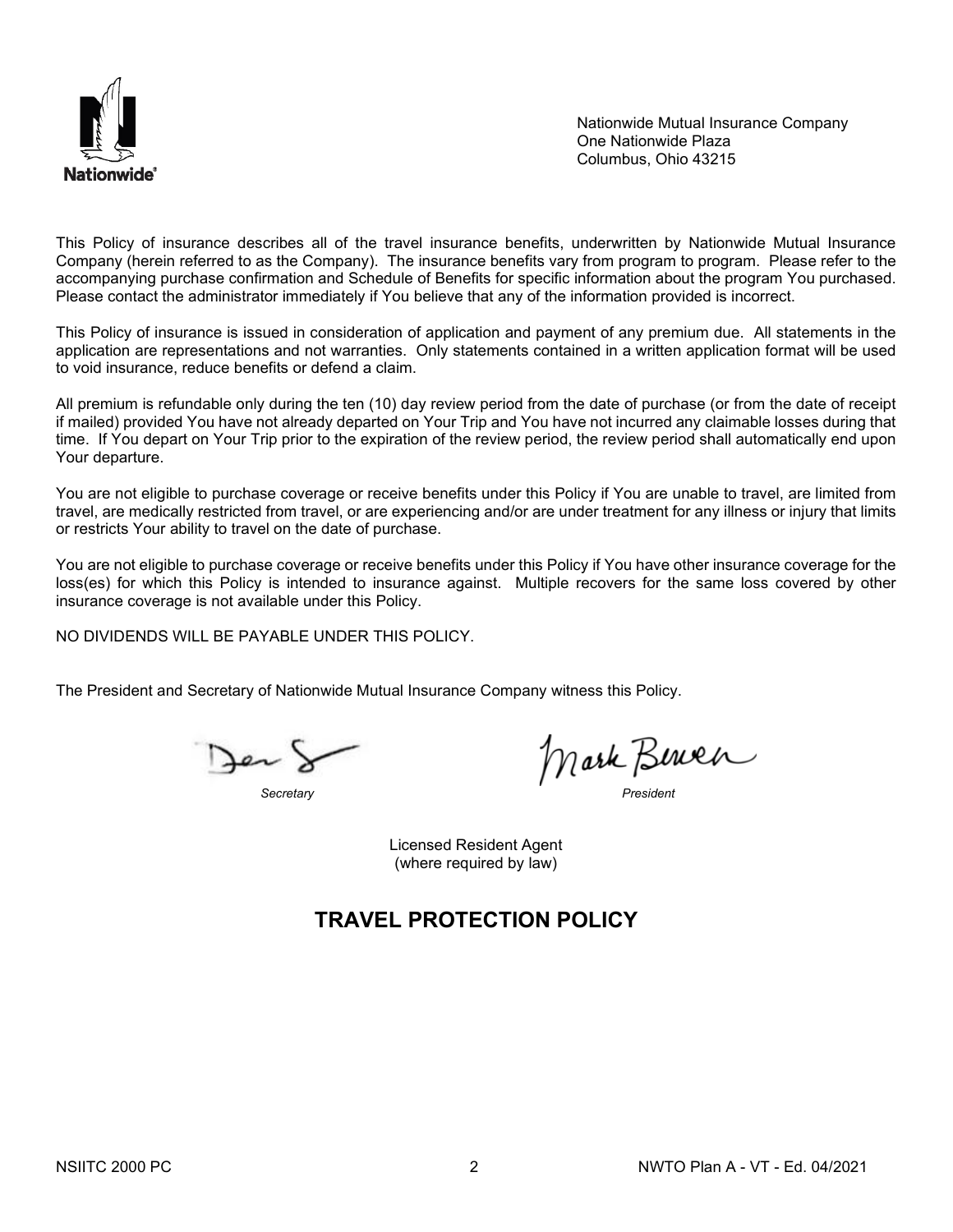# **GENERAL DEFINITIONS**

# **GENERAL PROVISIONS**

# **COVERAGES:**

Trip Cancellation Trip Interruption Trip Delay Missed Connection Emergency Evacuation Repatriation of Remains Non-Medical Emergency Transportation Baggage/Personal Effects Baggage Delay

# **LIMITATIONS AND EXCLUSIONS**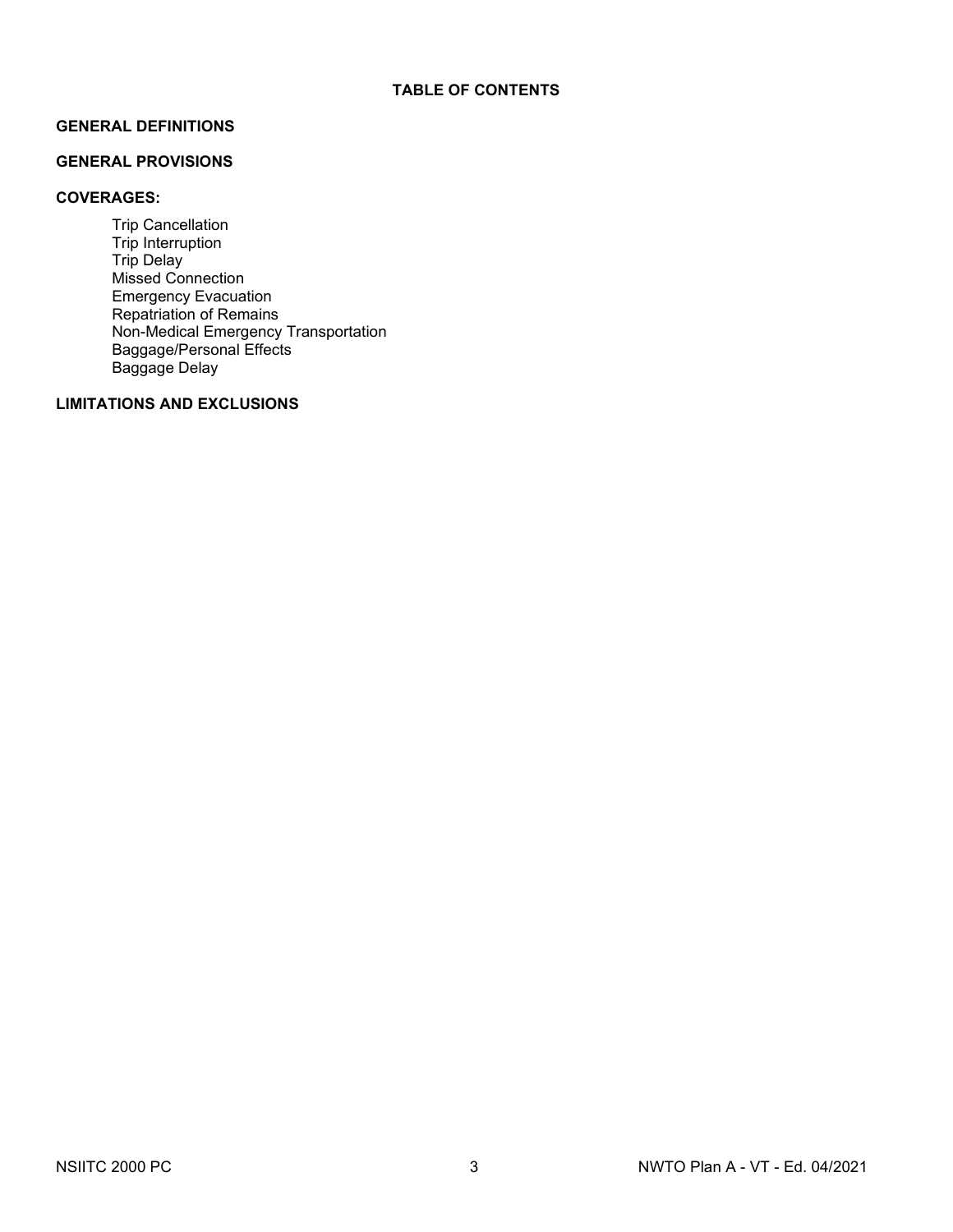# **NATIONWIDE MUTUAL INSURANCE COMPANY TRAVEL PROTECTION INSURANCE POLICY**

### **GENERAL DEFINITIONS**

Throughout this document, when capitalized, certain words and phrases are defined as follows:

**Accident** means a sudden, unexpected, unintended, specific event that occurs at an identifiable time and place but shall also include exposure resulting from a mishap to a conveyance in which You are traveling.

**Accidental Injury** means Bodily Injury caused by an Accident (of external origin) that: 1) occurs while Your coverage is in effect under this Policy; and 2) requires physical examination and medical treatment by a Physician. The Injury must be the direct cause of loss, must be independent of all other causes, and must not be caused by or resulting from Your Sickness. The injury must be verified by a Physician in a format acceptable to the Company.

**Actual Cash Value** means the lesser of the replacement cost and the purchase price less Depreciation.

**Adventure Sports** means non-professional and non-competitive sports activities that are generally performed for recreation and leisure, and which are not a Bodily Contact Sport, Extreme Sport, Interscholastic Sport, Organized Sport or Mountaineering. Adventure Sports include but are not limited to: cycling, fishing, swimming, scuba diving for certified divers up to a maximum depth of sixty (60) feet and for uncertified divers up to a maximum depth of thirty (30) feet, snorkeling, white or black water rafting Grades 1-3, canoeing, kayaking, zip-lining, water skiing, camping, hiking, backpacking, sailing, boating, downhill Skiing, cross country Skiing, snowboarding, snowmobiling, sledding or tobogganing, snow tubing, ice skating, resort-sponsored activities, and approved activities of the Travel Supplier.

**Bankruptcy** means the total cessation of operations due to financial insolvency, with or without a filing.

**Bodily Contact Sports** means any competitive team sport in which players or participants may have direct physical contact with an opponent. Bodily Contact Sports include but are not limited to: football, soccer, baseball, wrestling, ice hockey, rugby and lacrosse. Bodily Contact Sports do not include Adventure Sports, Extreme Sports, Interscholastic Sports, Organized Sports or Mountaineering.

**Bodily Injury** means identifiable physical injury that is caused by an Accident and is independent of disease or bodily infirmity.

**Business Partner** means an individual who: (a) is involved in a legal partnership with You; and (b) is actively involved in the day-to-day management of the business.

**Checked Baggage** means Personal Effects brought by You for planned use on Your Trip for which a claim check has been issued to You by a Common Carrier.

**Common Carrier** means any land, sea, and/or air conveyance operating under a valid license for the transportation of passengers for hire. Taxis, limousines, and ride share services are not Common Carriers as defined herein.

**Company** means Nationwide Mutual Insurance Company.

**Complications of Pregnancy** means conditions requiring hospital confinement whose diagnoses are distinct from the pregnancy, but are adversely affected by the pregnancy, including, but not limited to: acute nephritis, nephrosis, cardiac decompression, missed abortion, pre-eclampsia, intrauterine fetal growth retardation, and similar medical and surgical conditions of comparable severity. Complications of Pregnancy also includes termination of ectopic pregnancy, and spontaneous termination of pregnancy, occurring during a period of gestation in which a viable birth is not possible. Complications of Pregnancy do not include elective abortion, elective cesarean section, false labor, occasional spotting, morning sickness, physician prescribed rest during the period of pregnancy, hyperemesis gravidarum, and similar conditions associated with the management of a difficult pregnancy not constituting a distinct complication of pregnancy.

**Cruise** means any pre-paid sea arrangements made by You.

**Deductible** means the amount of expenses for covered services and supplies that must be incurred by You before specified benefits become payable.

NSIITC 2000 PC 4 NWTO Plan A - VT - Ed. 04/2021 **Default** means a material failure or inability to provide contracted services due to financial insolvency.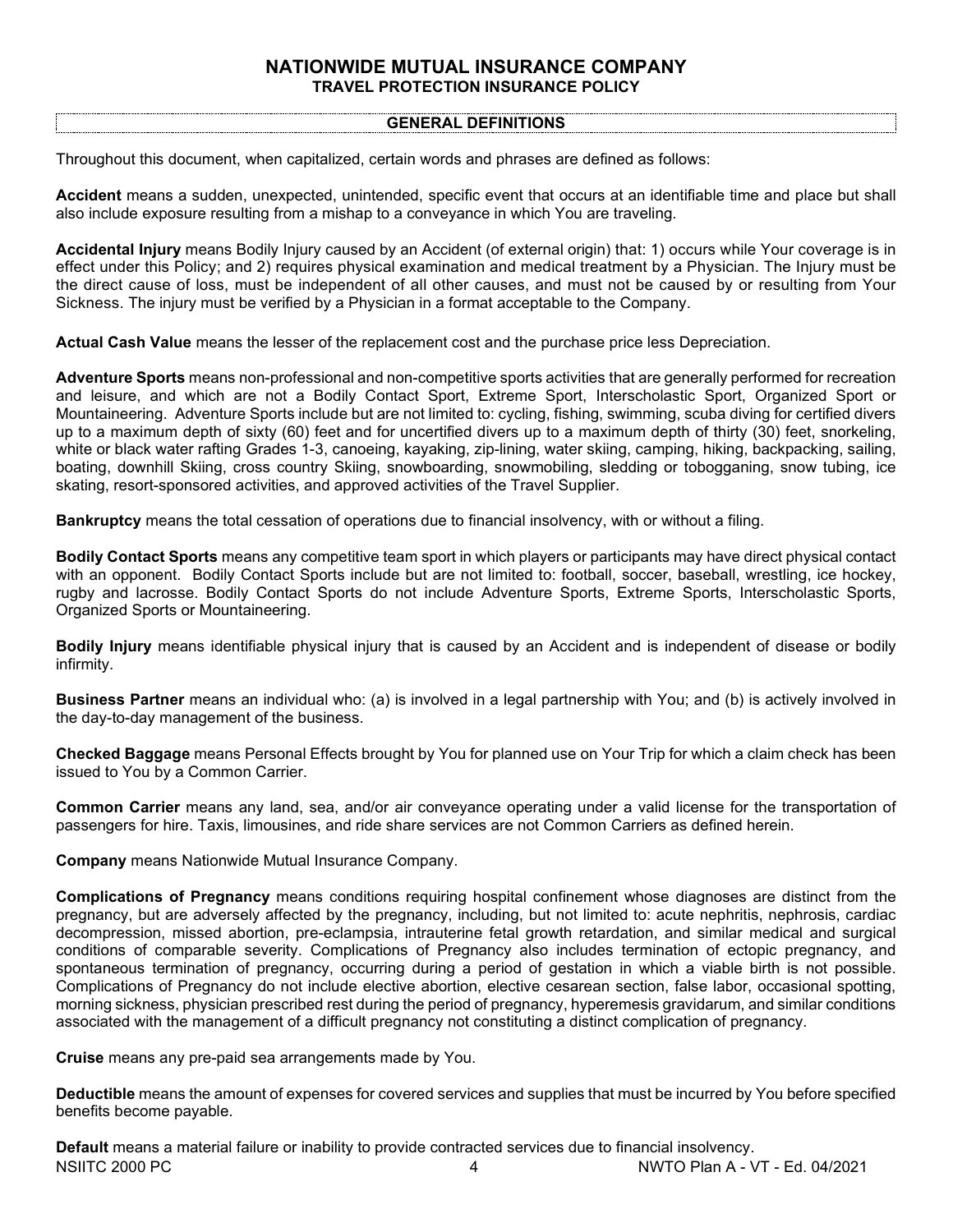**Depreciation** means a reduction in value of ten percent (10%) per year from date of purchase for items accompanied by original receipts. For items not accompanied with a receipt, a reduction in value of twenty five percent (25%) the first year and ten percent (10%) per year thereafter. Depreciation will be calculated up to a maximum of eighty 80% from the estimated date of purchase as provided by You. There will be no reduction in value for an item less than one (1) year old and accompanied by an original receipt.

**Domestic Partner** means a person who is at least eighteen (18) years of age with whom You reside and can show evidence of cohabitation and shared financial assets and obligations for at least the previous six (6) months and has an affidavit of domestic partnership, if recognized by the jurisdiction within which You reside.

**Economy Fare** means the lowest published rate for a one-way economy ticket.

**Effective Date** means 12:01 A.M. local time, at Your location, on the day after the required premium for such coverage is received by the Company or its authorized representative.

**Eligible Person** means a resident of the United States who is listed on Your purchase confirmation, is scheduled to take a Trip, applies for coverage under the Policy, and pays the required premium.

**Extreme Sports** means any high-risk non-team sport or recreation activity that is dangerous and if performed optimally, even by the highly skilled, risks loss of life or limb. Extreme Sports often involve speed, height, a high level of physical exertion and/or highly specialized gear. Extreme Sports include but are not limited to: skydiving, BASE jumping, hang gliding, Parachuting, bungee jumping, caving, rappelling, spelunking, white or black water rafting above Grade 3, Skiing or snowboarding outside marked trails or in an area accessed by helicopter, Mountaineering, Rock Climbing, any high‐altitude activity, personal combat or fighting sports, rodeo, racing or practicing to race any motorized vehicle, bicycle or watercraft, free diving, and scuba diving at a depth greater than sixty (60) feet or without a dive master. Extreme Sports do not include Adventure Sports, Bodily Contact Sports, Interscholastic Sports or Organized Sports.

**Family Member** means Your or Your Traveling Companion's legal or common law spouse, parent, legal guardian, stepparent, grandparent, parents-in-law, grandchild, natural or adopted child, step-child, children-in-law, brother, sister, stepbrother, step-sister, brother-in-law, sister-in-law, aunt, uncle, niece or nephew, Business Partner, or Domestic Partner who reside in the United States, Canada or Mexico.

# **Hazard** means:

- a) Any delay of a Common Carrier (including Inclement Weather);
- b) Any delay by a traffic Accident en route to a departure, in which You or Your Traveling Companion is not directly involved;
- c) Any delay due to lost or stolen passports, travel documents or money, Quarantine, hijacking, unannounced Strike, Natural Disaster, civil commotion or riot;
- d) A closed roadway causing cessation of travel to the destination of the Trip (substantiated by the department of transportation, state police, etc.).

**Home** means Your true, fixed and permanent place of residence and principal establishment, to which You have the intention of returning to at the end of Your Trip.

# **Hospital** means a facility that:

- (a) holds a valid license if it is required by the law;
- (b) operates primarily for the care and treatment of sick or injured persons as in-patients;
- (c) has a staff of one or more Physicians available at all times;
- (d) provides twenty-four (24) hour nursing service and has at least one registered professional nurse on duty or call;

(e) has organized diagnostic and surgical facilities, either on the premises or in facilities available to the hospital on a pre-arranged basis; and

(f) is not, except incidentally, a clinic, nursing home, rest home, drug or physical rehabilitation facility or convalescent home for the aged, or similar institution.

**Inclement Weather** means any severe weather condition that delays the scheduled arrival or departure of a Common Carrier.

**Initial Deposit Date** means the date Your first Payment(s) or Deposit(s) for Your Trip is received by Your Travel Supplier.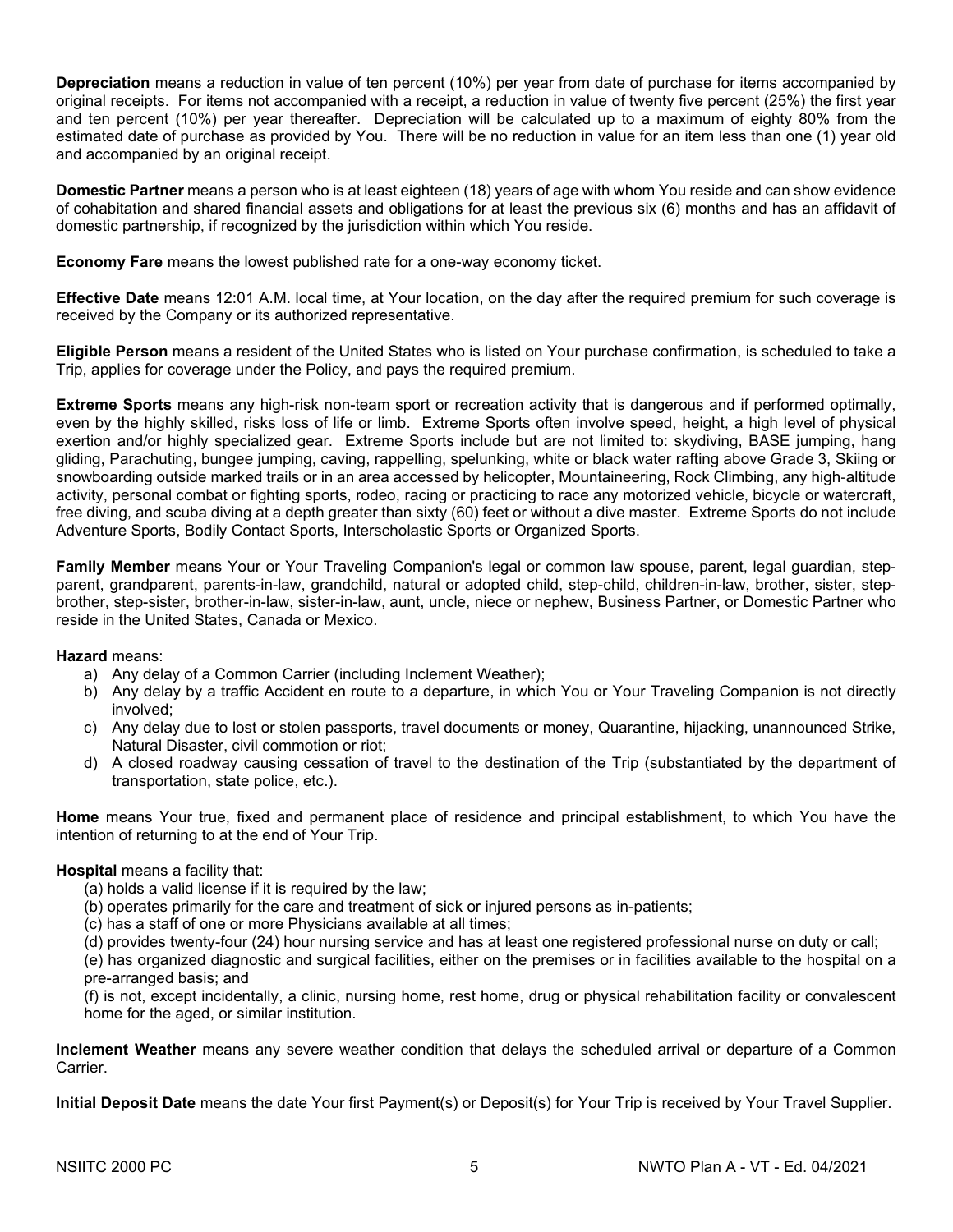**Insured** means the Eligible Person who elected to purchase coverage and whose premium was paid under the Policy.

**Interscholastic Sports** means any athletic contest or competition between accredited educational institutions if the participants are sponsored by the educational institution and are under the direct and immediate supervision of an employee of the educational institution. Interscholastic Sports includes the practice or training for the competition and the travel to or from such practice or competition in a vehicle designated by the educational institution, both while under the direct and immediate supervision of an employee of the educational institution. Interscholastic Sports do not include Adventure Sports, Bodily Contact Sports, Extreme Sports, Intramural Sports, Recreational Sports, club sports or Mountaineering.

**Intramural Sports** means competitive recreational sports organized within a school where matches or games are conducted between students of the same school (as opposed to teams who compete with other schools). Activities for Intramural Sports participants are not considered Interscholastic Sports.

**Loss** means Bodily Injury, Sickness or damage sustained by You, while coverage is in effect, in consequence of happening of one or more of the occurrences against which the Company has undertaken to indemnify You.

**Maximum Benefit** means the largest total amount that the Company will pay under any one benefit for You, as shown on the Schedule of Benefits and subject to any applicable sub-limits for certain types of activities.

**Mountaineering** means the sport, hobby or profession of walking, hiking, climbing and Rock Climbing up mountains that requires the use of ropes, harnesses, crampons or ice axes, and involves ascending beyond an altitude of four thousand five hundred (4,500) meters.

**Natural Disaster** means earthquake, flood, fire, hurricane, blizzard, avalanche, tornado, tsunami, volcanic eruption, or landslide that is due to natural causes and includes an event that is directly due to naturally occurring wildfire, earthquake, windborne dust or sand, volcanic eruption, tsunami, snow, rain or wind, that results in widespread and severe damage such that either the government of the country where the Natural Disaster occurs issues an official disaster declaration or the U.S. Government issues advice to leave the country where the Natural Disaster occurs. Natural Disaster does not include the direct or indirect effect of rain, wind or water associated with named storms meeting the definition of hurricane or typhoon, except in instances where:

- 1. the path of the named storm deviates by a distance of greater than two hundred (200) miles within a seventy-two (72) hour period from the path forecast by a national recognized meteorological service; or
- 2. less than seventy-two (72) hours advanced notice of a potential landfall for a named storm exists.

In no event, shall a Natural Disaster be deemed to apply to a marine vessel, ship or watercraft of any kind.

**Necessary Treatment** means medical services and/or supplies recommended by the treating Physician that must be performed during the Trip due to the serious and acute nature of the Sickness or Accidental Injury.

### **Organized Sports** means **Intramural Sports** or **Recreational Sports**.

**Other Insurance** means any and every type of insurance covering the same or similar risk/loss as covered under this Policy. Coverage under this Policy shall be secondary to coverage under all Other Insurance except where prohibited by law.

**Parachuting** means an activity involving the breaking of a free fall from an airplane using a parachute.

**Payments or Deposits** means the cash, check, or credit card amounts actually paid for Your Trip. Payments made in the form of a certificate, voucher not purchased by cash, grant or discount are not Payments or Deposits as defined herein.

**Personal Computer** means a small, general purpose electronic device for storing and processing data that is created to be utilized by one individual at a time and can perform multiple functions. The size and capabilities of the computer allow it to be operated for personal purposes. Personal Computers shall include desktop computers and laptop computers. Personal Computers shall also include:

- tablets
- Personal Digital Assistant (PDA)
- handheld devices and smartphones
- e-readers

**Personal Effects** means Your privately-owned articles including clothing and toiletry items brought by You for planned use on Your Trip.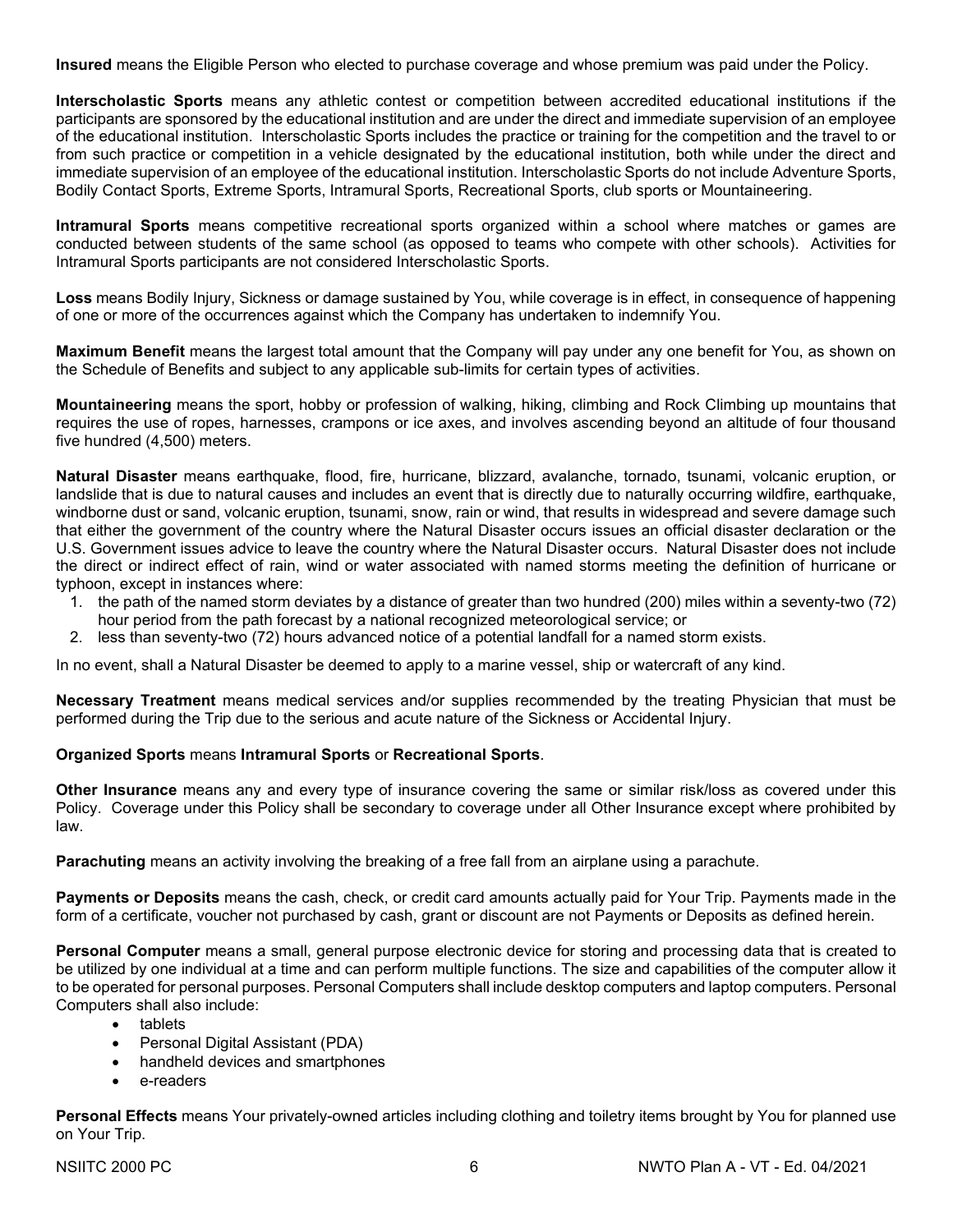**Physician** means a licensed practitioner of medical, surgical or dental services, or a Christian Science Practitioner, acting within the scope of his/her license. The treating Physician may not be You, Your Traveling Companion or a Family Member.

**Policy** means this document, and any endorsements, riders or amendments that will attach during the period of coverage.

**Political Situation** means a written recommendation by officials of Your Home Country that You leave Your Host Country for non-medical reasons, or, if You are expelled or declared persona non-grata, on the written authority of Your Host Country.

**Pre-Existing Condition** means an illness, disease, or other condition during the sixty (60) day period immediately prior to the Effective Date of Your Policy for which You, Your Traveling Companion, or a Family Member booked to travel with You: 1) exhibited symptoms that would have caused a typical person to seek care or treatment; or 2) received or received a recommendation for a test, examination, or medical treatment; or 3) took or received a prescription for drugs or medicine. Item (3) of this definition does not apply to a condition that is treated or controlled solely through the taking of prescription drugs or medicine and remains treated or controlled without any adjustment or change in the required prescription throughout the sixty (60) day period before the Effective Date of Your Policy.

**Quarantine** means Your strict isolation imposed by a Government authority or Physician to prevent the spread of disease. An embargo preventing You from entering a country is not a Quarantine.

**Reasonable Expenses** means any meal, lodging, local transportation and essential phone call expense that were necessarily incurred as the result of a covered event, and that were not provided free of charge or otherwise reimbursed by a Common Carrier, Travel Supplier or other party.

**Recreational Sports** mean those activities where the primary purpose of the activity is participation, with the related goals of improved physical fitness, fun, and social involvement. Recreational sports are usually perceived as being less stressful, both physically and mentally, on the participants. There are lower expectations regarding both performance and commitment to the sport in the recreational sphere as compared to competitive sports. Recreational Sports do not include Adventure Sports, Bodily Contact Sports, Extreme Sports, Interscholastic Sports, Intramural Sports or Mountaineering.

**Rock Climbing** means the activity of climbing up, down or across artificial rock walls or natural rock formations under the supervision of a guide and utilizing approved safety equipment.

**Scheduled Departure Date** means the date on which You are originally scheduled to leave on Your Trip.

**Scheduled Return Date** means the date on which You are originally scheduled to return to the point of origin or to a different final destination.

**Security Situation** means a civil and/or military uprising, insurrection, war, revolution, or other violent disturbance in a Host Country, which, in the opinion of either the recognized government of Your Home Country, the Host Country, or the Travel Assistance Company immediate evacuation is advised. Emergency Security Situation does not include Natural Disasters.

**Sickness** means an illness or disease of the body that: 1) requires a physical examination and medical treatment by a Physician and 2) commences, worsens or presents new symptoms while Your coverage is in effect.

**Ski** or **Skiing** means winter recreation of snow skiing, snowboarding, or telemarking on Trail systems as accessed by a pre-paid use ticket for lifts and/or use or admission, but does not include cross country skiing, back country skiing, heliskiing, extreme skiing, snowcat skiing, ski-jumping, off-piste skiing, tubing, luging, half-pipes, terrain parks, or other snow play activities either on or off Trails.

**Sound Natural Teeth** means teeth that are whole or properly restored and are without impairment, periodontal or other conditions and are not in need of the treatment provided for any reason other than an Accidental Injury. For purposes of this Policy, teeth previously restored with a crown, inlay, onlay, or porcelain restoration or treated by endodontics, except amalgam or composite resin fillings, are not considered Sound Natural Teeth.

**Strike** means any unannounced labor disagreement that interferes with the normal departure and arrival of a Common Carrier.

**Terrorist Incident** means an act of violence, other than civil commotion, insurrection or riot (that is not an act of war, declared or undeclared), that results in loss of life or major damage to property, by any person acting on behalf of, or in connection with, any organization that is generally recognized as having the intent to overthrow or influence the control of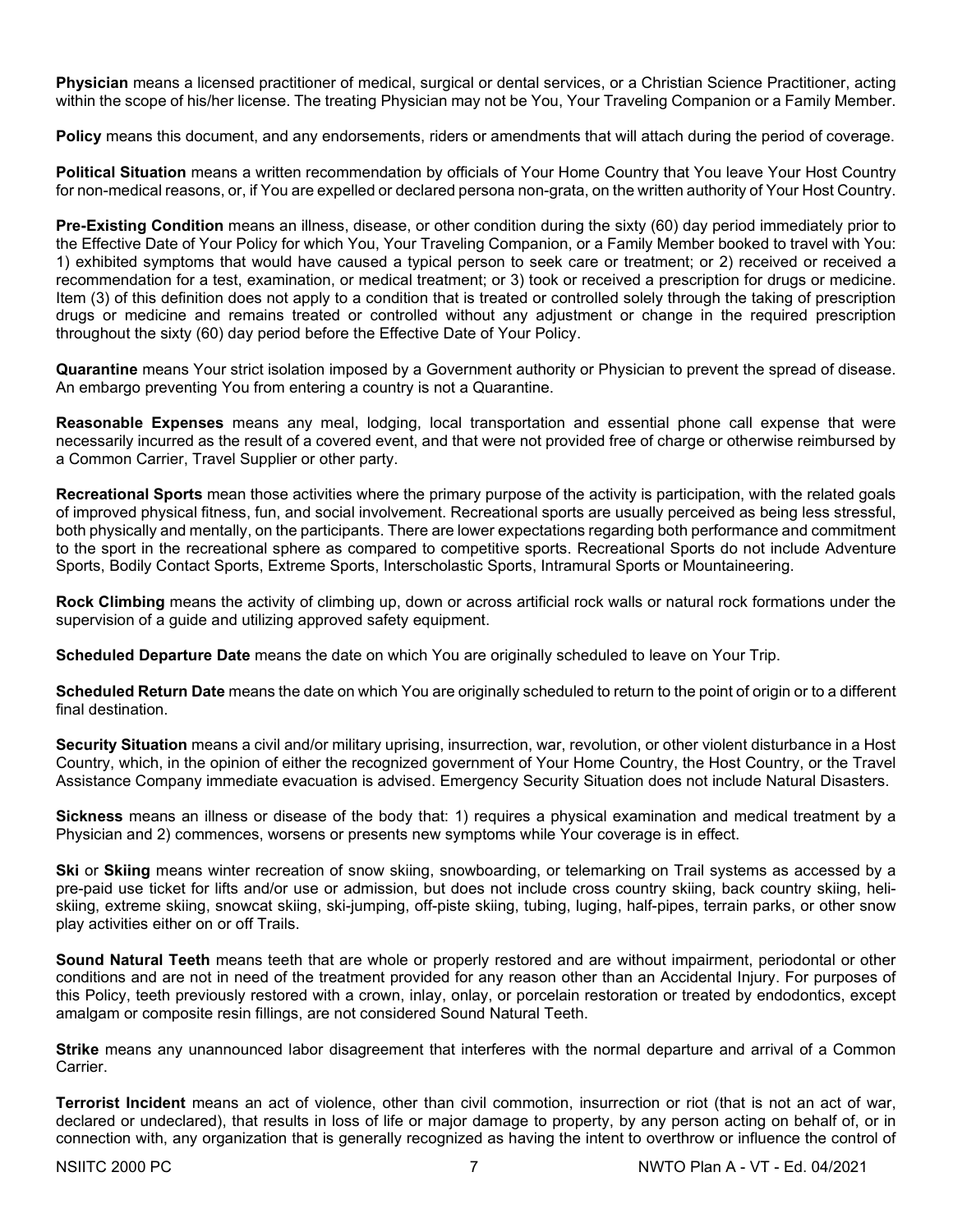any government. The act must be deemed an act of terrorism by U.S. Department of State or the law enforcement organization in charge at the location of the Terrorist Incident.

**Time Sensitive Period** means within fourteen (14) days of the Initial Deposit Date and within fourteen (14) days of payment for any subsequent Travel Arrangements added to Your Trip.

**Trails** means named skier paths as designated for downhill travel as shown on a resort trail map using the international difficulty rating Trails does not include connecting paths or cross-overs between downhill trails, trails that are outside the established marked and patrolled boundaries of a Ski resort, or areas designated as unsafe or closed by ski resort management for avalanche control work.

**Travel Arrangements** means: (a) transportation; (b) accommodations; and (c) other specified services arranged by the Travel Supplier for the Trip. Air arrangements covered by this definition also include any direct round trip air flights booked by others, to and from the scheduled Trip departure and return cities, provided the dates of travel for the air flights are within seven (7) total days of the scheduled Trip dates.

**Travel Assistance Company** means the service provider listed on Your purchase confirmation.

**Travel Supplier** means a Cruise line, airline, hotel, etc., who has made the land, air and/or sea arrangements.

**Traveling Companion** means a person who has coordinated Travel Arrangements or vacation plans with You and intends to travel with You during the Trip. Note, a group or tour leader is not considered Your Traveling Companion unless You are sharing room accommodations with the group or tour leader.

**Trip** means scheduled travel with a defined itinerary away from Your Home for which coverage is purchased under this Policy and premium is paid.

**Unforeseen** means not anticipated or expected and occurring after the Effective Date of Your Policy.

**Uninhabitable** means that, as determined by a qualified examiner selected by the Company in its sole discretion: (1) the building structure itself is unstable and there is a risk of collapse in whole or in part; (2) there is exterior or structural damage to the building allowing elemental intrusion, such as rain, wind, hail or flood; (3) immediate safety hazards affecting the building have yet to be cleared, such as debris on roofs or downed electrical lines; or (4) the building is without electricity or water and/or is not suitable for human occupancy.

**You or Your** refers to the Insured.

# **GENERAL PROVISIONS**

The following provisions apply to all coverages:

**LEGAL ACTIONS -** No legal action for a claim can be brought against the Company until sixty (60) days after the Company receives Proof of Loss. No legal action for a claim can be brought against the Company more than three (3) years after the time required for giving Proof of Loss.

**CONTROLLING LAW -** Any part of this Policy that conflicts with the state law where the Policy is issued is changed to meet the minimum requirements of that law.

**GOVERNING JURISDICTION** – The insurance regulatory agency and courts of the jurisdiction in which You reside shall have jurisdiction over the individual coverage as if such coverage or plan were issued directly to You.

**MISREPRESENTATION AND FRAUD –** This Policy was issued in reliance on the information You provided at the time of application. The Company may deny all coverage under this Policy, or, at the Company's election, assert any other remedy available under applicable law, if You or and Traveling Companion seeking coverage under this Policy knowingly concealed, misrepresented or omitted any material fact or engaged in fraudulent conduct at the time of application, at any time during the policy period, or in connection with the filing or settlement of any claim.

**DUTY OF COOPERATION** - You agree to fully cooperate with the Company in the event the Company determines that an investigation is warranted regarding any claim for coverage under this Policy. You agree to comply with all requests by the Company to provide information and/or documentation related to any claim under this Policy. You agree to cooperate with the Company in the investigation and assessment of any loss and/or circumstances giving rise to a loss under this Policy.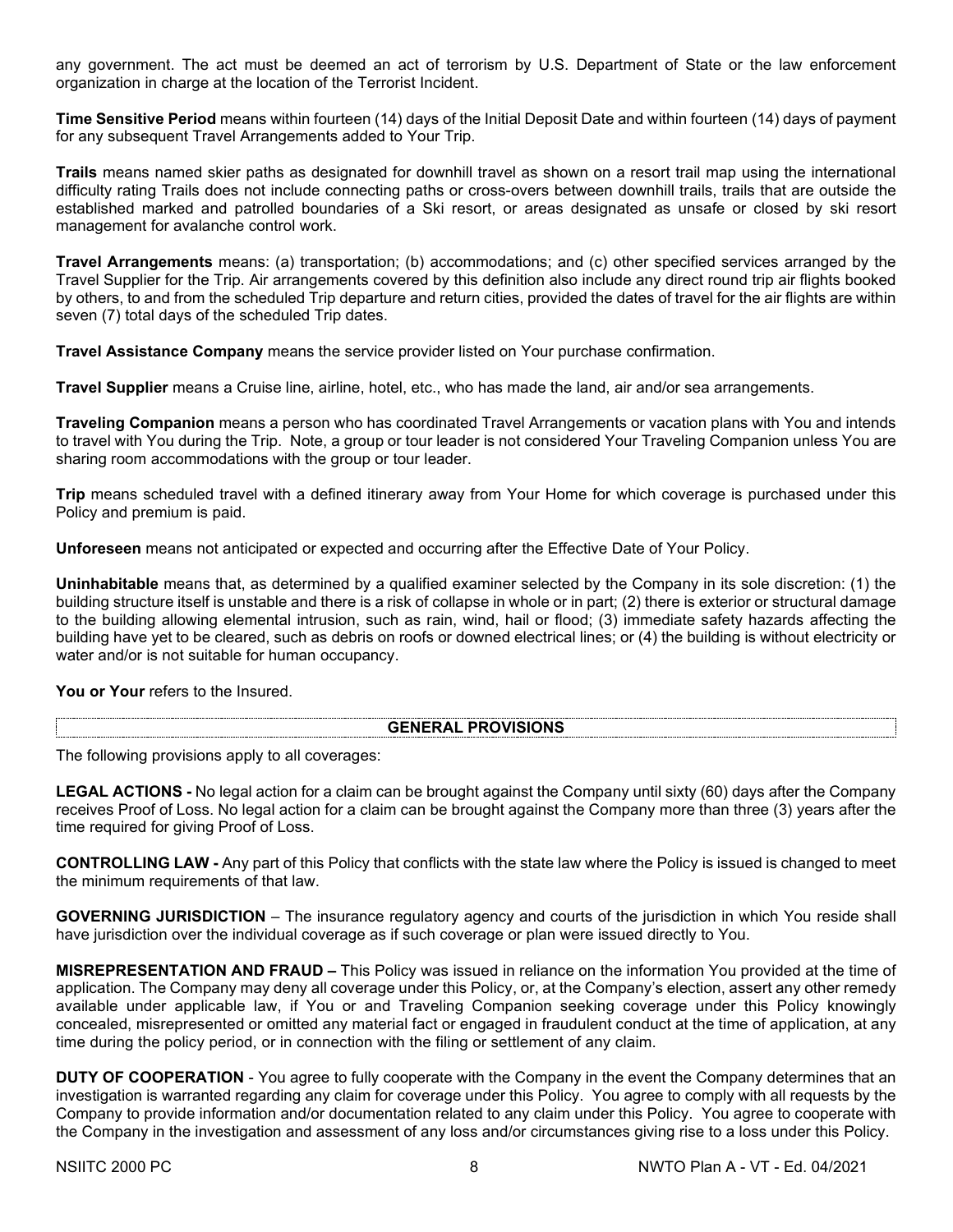**SUBROGATION -** To the extent the Company pays for a Loss suffered by You, the Company will take over the rights and remedies You had relating to the Loss. This is known as subrogation. You must help the Company to preserve its rights against those responsible for the Loss. This may involve signing any papers and taking any other steps the Company may require. If the Company takes over Your rights, You must sign an appropriate subrogation form supplied by the Company.

**ASSIGNMENT -** This Policy and all coverages provided are not assignable, whether by operation of law or otherwise, but benefits may be assigned.

# **WHEN YOUR COVERAGE BEGINS** - Provided:

- a) coverage has been elected; and
- b) the required premium has been paid.

All coverage except Trip Cancellation will begin on the Scheduled Departure Date, or the actual departure date if change is required by a Common Carrier, when You depart for the first Travel Arrangement (or alternate travel arrangement if You must use an alternate travel arrangement to reach Your Trip destination) for Your Trip. Coverage will not begin before the Effective Date shown on Your purchase confirmation. No coverage can be purchased after a person departs on a Trip.

Trip Cancellation coverage will begin on Your Effective Date. No coverage can be purchased after a person departs on a trip.

# **WHEN YOUR COVERAGE ENDS:**

Trip Cancellation coverage will end on the earlier of: (a) the scheduled departure time on the Scheduled Departure Date of Your Trip; (b) the date and time You depart on Your Trip; or (c) the date and time You cancel Your Trip.

All Other Coverages will end the earliest of the following:

- (a) the Scheduled Return Date as stated on the travel tickets;
- (b) the date and time You return to Your origination point if prior to the Scheduled Return Date;

(c) the date and time You deviate from, leave or change the original Trip itinerary (unless due to Unforeseen and unavoidable circumstances covered by the Policy);

(d) if You extend the return date, coverage will terminate at 11:59 P.M., local time, at Your location on the Scheduled Return Date, unless otherwise authorized by the Company in advance of the Scheduled Return Date;

- (e) when Your Trip exceeds ninety (90) days;
- (f) the Return Date as stated on Your purchase confirmation.

**EXTENDED COVERAGE -** Coverage will be extended under the following conditions, should they occur during the journey to the return destination or to a different destination:

(a) When You commence air travel from Your origination point: (i) within two (2) days before the commencement of the Travel Arrangements, coverage shall apply from the time of departure from the origination point; or (ii) greater than two (2) days before the commencement of the Travel Arrangements, the extension of coverage shall be provided only during Your air travel.

(b) If You return to Your origination point: (i) within two (2) days after the completion of the Travel Arrangements, coverage shall apply until the time of return to the origination point; or (ii) greater than two (2) days after the completion of the Travel Arrangements, the extension of coverage shall be provided only during Your air travel.

(c) If You are a passenger on a scheduled Common Carrier that is unavoidably delayed up to five (5) days in reaching the final destination, coverage will be extended for the period of time needed to arrive at the final destination.

In no event will coverage be extended for unscheduled extensions to Your Trip for which premium has not been paid in advance.

**EXCESS INSURANCE LIMITATION** - The insurance provided by this Policy shall be in excess of all Other Insurance and shall be secondary to coverage under all Other Insurance. If at the time of the occurrence of any Loss there is Other Insurance in place, the Company shall be liable only for the excess of the amount of Loss not paid or payable by Other Insurance.

# **The following provisions apply to all benefits except Baggage/Personal Effects and Baggage Delay:**

**PAYMENT OF CLAIMS -** The Company, or its designated representative, will pay a claim after receipt of acceptable Proof of Loss.

Any payment made in good faith will discharge the Company's liability to the extent of the claim.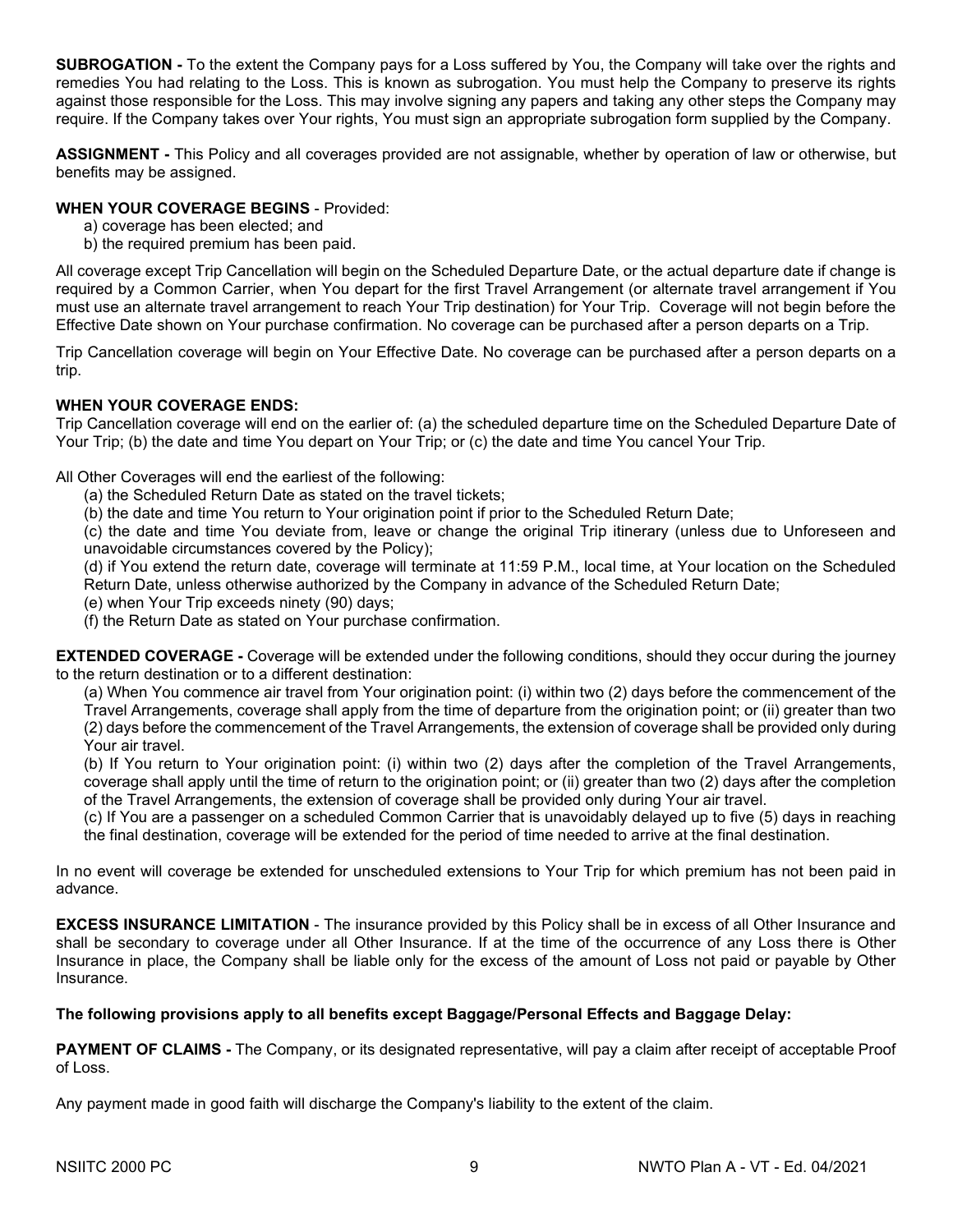The applicable benefit amount will be reduced by the amount of benefits, if any, previously paid by Other Insurance policies. In no event will the Company reimburse You for an amount greater than the amount paid by You.

All benefits payable under this Policy shall be reduced by the amount of any credit, voucher or refund provided by any Common Carrier, Travel Supplier or any other third party.

**NOTICE OF CLAIM -** Written notice of claim must be given by the claimant (either You or someone acting for You) to the Company or its designated representative within seven (7) days after a covered Loss first begins. Notice should include Your name and the Plan number. Notice should be sent to the Company's administrative office, at the address shown on the cover page of the Policy, or to the Company's designated representative.

**PROOF OF LOSS -** You must send the Company, or its designated representative, Proof of Loss within ninety (90) days after a covered Loss occurs. Failure to furnish such proof within the time required shall not invalidate nor reduce any claim if it was not possible to give proof within such time, provided such proof is furnished and in no event, except in the absence of legal capacity, later than one year from the time proof is otherwise required. Where possible and/or required by this Policy, independent validation of Proof of Loss must be proved to the Company within the foregoing time periods.

**PHYSICAL EXAMINATION AND AUTOPSY -** The Company, or its designated representative, at its own expense, have the right to have You examined as often as necessary while a claim is pending. The Company, or its designated representative, also has the right to have an autopsy made unless prohibited by law.

**EXAMINATION UNDER OATH** – The Company, or its designated representative, at its own expense, have the right to have You questioned under oath as often as necessary while a claim is pending.

**TIME OF PAYMENT OF CLAIMS -** Benefits payable under this Policy for any Loss other than Loss for which this Policy provides any periodic payment will be paid upon receipt of due written Proof of Loss in accordance with state requirements. Subject to due written Proof of Loss, all accrued indemnities for Loss for which this Policy provides periodic payment will be paid monthly and any balance remaining unpaid upon the termination of liability, will be paid immediately upon receipt of due written proof.

# **The following provisions apply to Baggage/Personal Effects and Baggage Delay coverages:**

**NOTICE OF LOSS -** If Your property covered under this Policy is lost, stolen or damaged, You must:

- (a) notify the Company, or its authorized representative as soon as possible;
- (b) take immediate steps to protect, save and/or recover the covered property:
- (c) give immediate notice to the carrier, Travel Supplier, property manager or bailee who is or may be liable for the Loss or damage and provide a copy of such notification to the Company;
- (d) notify the police or other authority in the case of robbery or theft within twenty-four (24) hours and provide a copy of such report to the Company; and
- (e) complete all steps required by local police or authorities to pursue investigation of the claim in the case of robbery or theft.

**SETTLEMENT OF LOSS -** Claims for damage and/or destruction shall be paid after acceptable proof of the damage and/or destruction is presented to the Company and the Company has determined the claim is covered. Property will be considered lost if it has not been recovered within thirty (30) days of the event. You must present acceptable Proof of Loss and the value involved to the Company.

**DISAGREEMENT OVER SIZE OF LOSS:** If there is a disagreement about the amount of the Loss, either You or the Company can make a written demand for an appraisal. After the demand, You and the Company will each select their own competent appraiser. After examining the facts, each of the two appraisers will give an opinion on the amount of the Loss. If they do not agree, they will select an arbitrator. Any figure agreed to by two (2) of the three (3) (the appraisers and the arbitrator) will be binding. The appraiser selected by You will be paid by You. The Company will pay the appraiser they choose. You will share equally with the Company the cost for the arbitrator and the appraisal process.

# **COVERAGES**

No Coverage is intended to duplicate or overlap any other Coverage or benefit provided under this Policy. Should there be an inadvertent duplication of benefit or coverage, the Company will only provide payable benefits under the Coverage with the highest Maximum Benefit or largest scope of coverage subject to any applicable sub-limits.

### **TRIP CANCELLATION**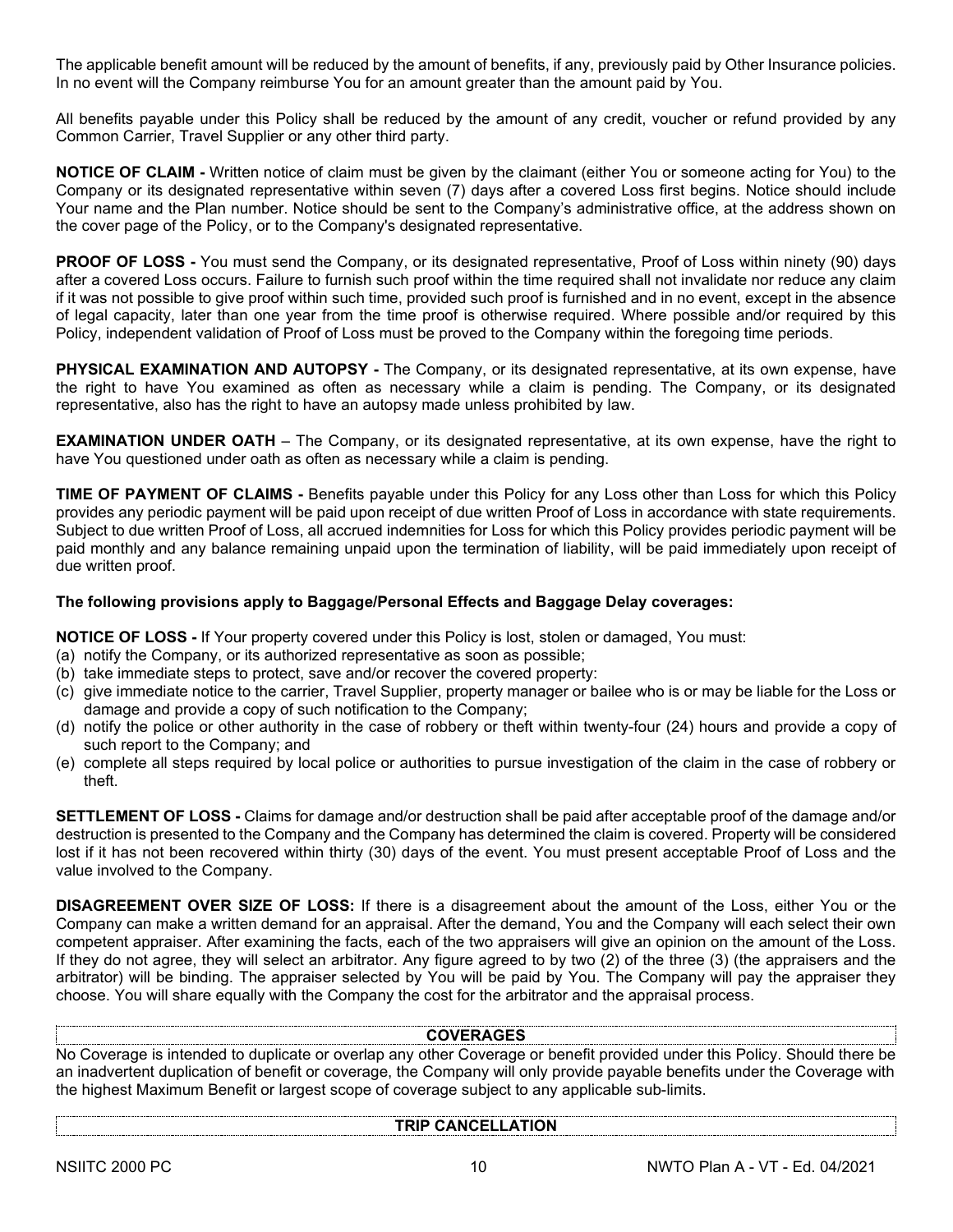The Company will reimburse You, up to the Maximum Benefit shown on the Schedule of Benefits subject to any applicable sub-limits, if You cancel Your Trip for any of the following reasons that are Unforeseen and takes place after Your Effective Date:

- 1. Your Sickness, Accidental Injury or death, that results in medically imposed restrictions as certified by a Physician at the time of Loss preventing Your participation in the Trip. A Physician must advise to cancel the Trip on or before the Scheduled Departure Date.
- 2. Sickness, Accidental Injury or death of a Family Member or Traveling Companion booked to travel with You, that results in medically imposed restrictions as certified by a Physician that causes Your Trip to be cancelled.
- 3. Sickness, Accidental Injury or death of a non-traveling Family Member.
- 4. The death or Hospitalization of Your Host at Destination within thirty (30) days of the date of Your Trip.
- 5. You will be attending a Family Member's childbirth provided the pregnancy begins after Your Effective Date and can be verified by medical records.
- 6. After five (5) years of continuous employment at the same company, You are terminated or laid-off, from full time employment by that company through no fault of Your own;
- 7. You, Your Traveling Companion or Family Member, who are military personnel, are called to emergency duty to provide aid or relief in the event of a Natural Disaster (this does not include war).
- 8. Weather at the departure site that causes complete cessation of services for at least forty-eight (48) consecutive hours of the Common Carrier with whom You are scheduled to travel and prevents You from reaching Your destination. This benefit will not apply if the Natural Disaster has been forecasted or a storm has been named prior to purchase of this Policy.
- 9. You or Your Traveling Companion are delayed or have arrangements cancelled by a Common Carrier due to delays resulting from Inclement Weather, mechanical breakdown, or an organized labor Strike that affect public transportation, provided:
	- a. the scheduled carrier connecting times must be no less than ninety (90) minutes; and
	- b. the scheduled time between arrival at the scheduled Trip departure city and the scheduled Trip departure is four (4) hours or longer.
- 10. A Terrorist Incident that occurs in Your departure city or in a city listed on Your Trip itinerary and within thirty (30) days prior to Your Scheduled Departure Date. Benefits are not provided if the Travel Supplier offers a substitute itinerary. This does not include flight connections or other transportation arrangements to reach Your destination. Your Scheduled Departure Date must be no more than fifteen (15) months beyond Your Effective Date. A Terrorist Incident that occurs onboard an in-flight aircraft is not covered.
- 11. The airport terminal from which You are scheduled to fly, within twelve (12) hours of arrival at the terminal or while You are physically at the terminal, is closed due to a documented security breach.
- 12. You or Your Traveling Companion are a victim of a felonious assault.
- 13. You or Your Traveling Companion being hijacked, Quarantined, required to serve on a jury, or subpoenaed within ten (10) days of departure; having Your Home made Uninhabitable by Natural Disaster; or burglary of Your Home within ten (10) days of departure.
- 14. You or Your Traveling Companion being directly involved in a traffic accident (substantiated by a police report provided by You to the Company) while en route to departure.
- 15. Bankruptcy or Default of a Travel Supplier causing a complete cessation of travel services provided the Bankruptcy or Default occurs more than ten (10) days following Your Effective Date. Benefits will be paid due to Bankruptcy or Default of an airline only if no alternate transportation is available. If alternate transportation is available, benefits will be limited to the change fee charged to allow You to transfer to another airline in order to get to Your intended destination. This benefit only applies if Your Scheduled Departure Date is no more than fifteen (15) months beyond Your Effective Date and Your payment for this Policy is received within the Time Sensitive Period.
- 16. Strike that causes complete cessation of services of the Common Carrier with whom You or Your Traveling Companion are scheduled to travel for at least forty-eight (48) consecutive hours.

The Company will reimburse You up to the Maximum Benefit shown on the Schedule of Benefits, subject to any applicable sub-limits, for the following:

- (a) pre-paid non-refundable cancellation charges imposed by the Travel Suppliers;
- (b) airfare cancellation charges for flights in connection with Your Trip commencing within one day of the Travel Arrangements;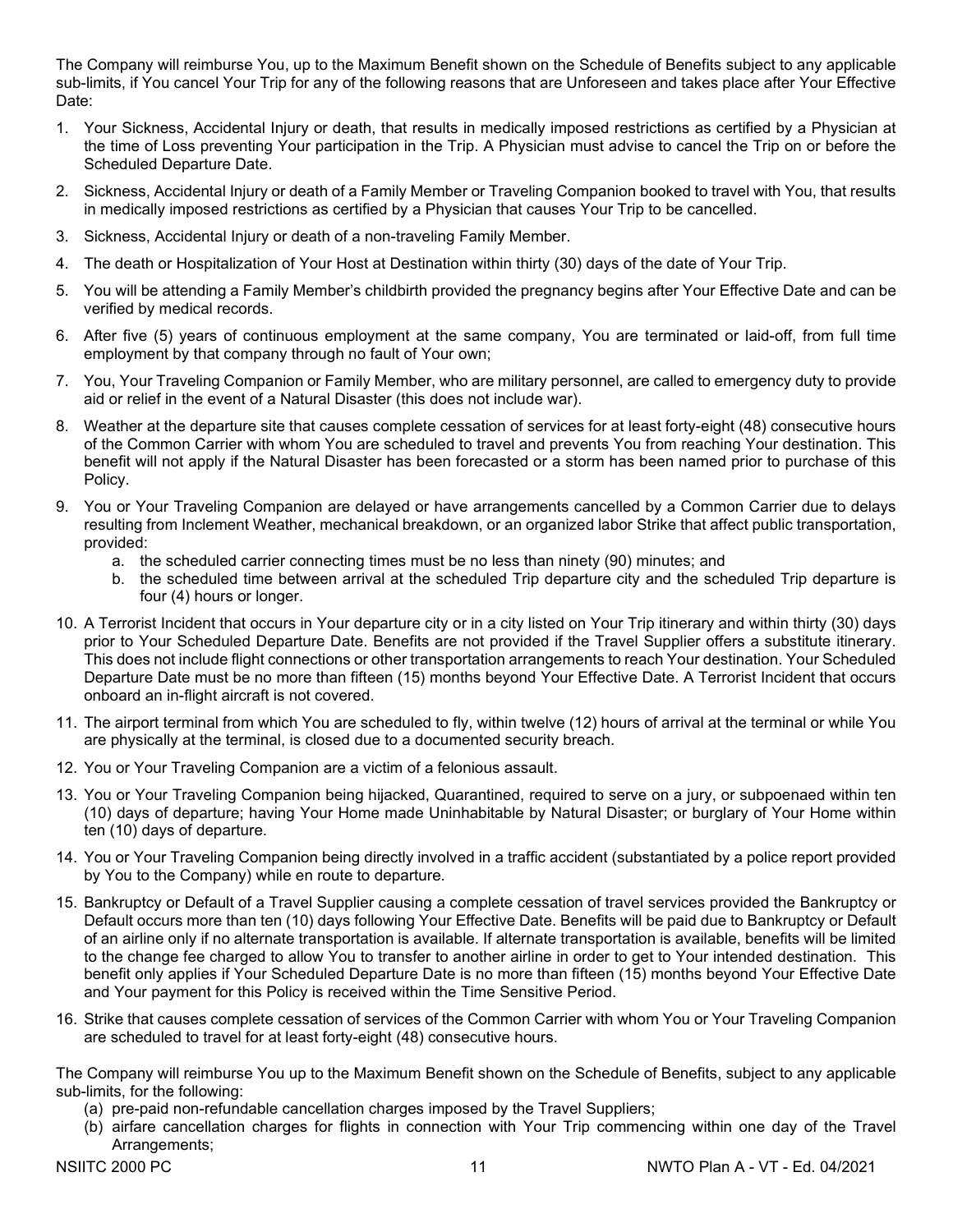(c) If Your Travel Supplier cancels Your Trip, You are covered up to the Maximum Benefit shown on the Schedule of Benefits for the reissue fee charged by the airline for the tickets, or for the cost charged by the airline to retain Your frequent flyer miles if not used to purchase the airline ticket in conjunction with this Trip. You must have covered the entire cost of the Trip including the airfare;

In no event shall the amount reimbursed exceed the amount You pre-paid for the Trip.

SPECIAL CONDITIONS: You must advise the Company or its authorized representative within seventy-two (72) hours in the event of a claim. If the claim is not reported within seventy-two (72) hours, it should be reported as soon as possible. All other delays of reporting beyond seventy-two (72) hours will result in reduced benefit payments.

### **SINGLE OCCUPANCY COVERAGE**

The Company will reimburse You for the additional cost incurred during the Trip as a result of a change in the per person occupancy rate for pre-paid Travel Arrangements if a person booked to share accommodations with You has his/her Trip delayed, canceled, or interrupted for a covered reason and You do not cancel. This benefit is subject to the same Maximum Benefit indicated above.

# **TRIP INTERRUPTION**

The Company will reimburse You, up to the Maximum Benefit shown on the Schedule of Benefits, subject to any applicable sub-limits, if You interrupt Your Trip after Your departure or if You join Your Trip after Your Scheduled Departure Date due to any of the following Unforeseen reasons that occur while this coverage is in effect for You:

- 1. Your Sickness, Accidental Injury or death, that results in medically imposed restrictions as certified by a Physician at the time of Loss preventing Your continued participation in the Trip. A Physician must advise to cancel the Trip on or before the Scheduled Return Date.
- 2. Sickness, Accidental Injury or death of a Family Member or Traveling Companion booked to travel with You that a.) occurs while You are on Your Trip; b.) requires Necessary Treatment at the time of interruption; and c.) as certified by a Physician, results in medically imposed restrictions as to prevent that person's continued participation on the Trip.
- 3. Sickness, Accidental Injury or death of a non-traveling Family Member.
- 4. The death or Hospitalization of Your Host at Destination during Your trip.
- 5. You will be attending a Family Member's childbirth and the pregnancy begins after Your Effective Date and can be verified by medical records
- 6. After five (5) years of continuous employment at the same company, You are terminated or laid-off during Your Trip, from full time employment by that company through no fault of Your own.
- 7. You, Your Traveling Companion or Family Member, who are military personnel, and are called to emergency duty to provide aid or relief in the event of a Natural Disaster (this does not include war).
- 8. Weather at the departure site that causes complete cessation of services for at least forty-eight (48) consecutive hours of the Common Carrier on which You are scheduled to travel and prevents You from reaching Your destination. This benefit will not apply if the Natural Disaster has been forecasted or a storm has been named prior to purchase of this coverage.
- 9. You or Your Traveling Companion are delayed or has arrangements cancelled by a Common Carrier due to delays resulting from Inclement Weather, mechanical breakdown, or an organized labor Strike that affects public transportation, provided:
	- a. the scheduled carrier connecting times must be no less than ninety (90) minutes; and
	- b. the scheduled time between arrival at the scheduled Trip departure city and the scheduled Trip departure is four (4) hours or longer.
- 10. A Terrorist Incident that occurs in Your departure city or in a city listed on Your Trip itinerary during Your Trip. Benefits are not provided if the Travel Supplier offers a substitute itinerary. This does not include flight connections or other transportation arrangements to reach Your destination. Your Scheduled Departure Date must be no more than fifteen (15) months beyond Your Effective Date. A Terrorist Incident that occurs onboard an in-flight aircraft is not covered.
- 11. The airport terminal from which You are scheduled to fly, within twelve (12) hours of arrival at the terminal or while You are physically at the terminal, is closed due to a documented security breach.
- 12. You or Your Traveling Companion are a victim of a felonious assault.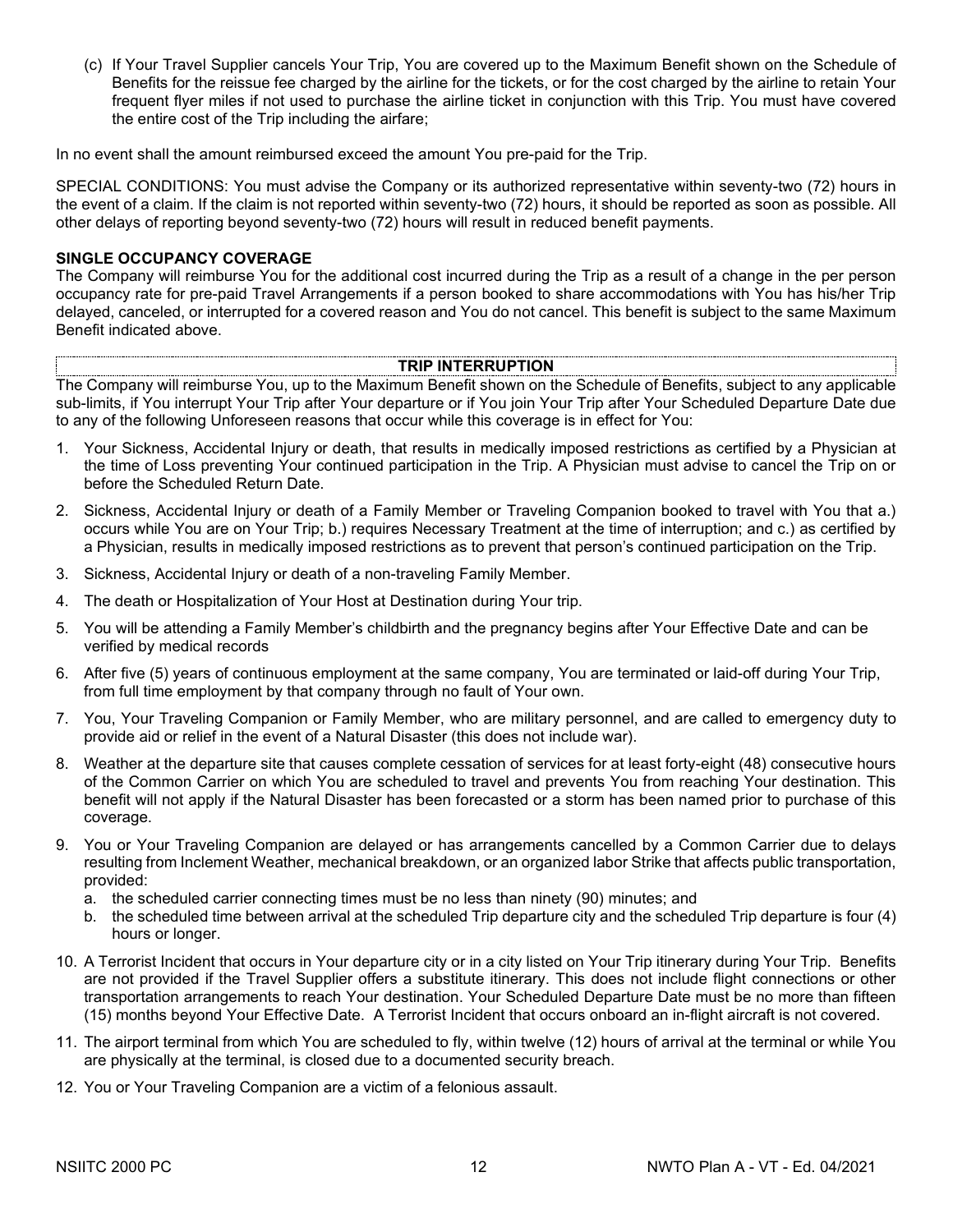- 13. You or Your Traveling Companion being hijacked, Quarantined, required to serve on a jury or subpoenaed during the Trip; having Your Home made Uninhabitable by Natural Disaster; or burglary of Your principal place of residence during the Trip.
- 14. You or Your Traveling Companion being directly involved in a traffic Accident while en route to departure (substantiated by a police report provided by You to the Company).
- 15. Bankruptcy or Default of a Travel Supplier causing a complete cessation of travel services provided the Bankruptcy or Default occurs during Your Trip. Benefits will be paid due to Bankruptcy or Default of an airline only if no alternate transportation is available. If alternate transportation is available, benefits will be limited to the change fee charged to allow You to transfer to another airline in order to get to Your intended destination. This benefit only applies if Your Scheduled Departure Date is no more than fifteen (15) months beyond Your Effective Date and Your payment for this Policy is received within the Time Sensitive Period.
- 16. Strike that causes complete cessation of services of the Common Carrier with whom You or Your Traveling Companion are scheduled to travel for at least forty-eight (48) consecutive hours.

The Company will reimburse You up to the Maximum Benefit shown on the Schedule of Benefits, subject to any applicable sub-limits, for the following:

- (a) pre-paid unused, non-refundable land or sea expenses to the Travel Suppliers;
- (b) the airfare paid less the value of applied credit from an unused travel ticket, to return home, join or rejoin the original Travel Arrangements limited to the cost of one-way economy airfare or similar quality as originally issued ticket by scheduled carrier, from the point of destination to the point of origin shown on the original travel tickets. In no event will the Company reimburse You for the cash value of Your airline ticket(s) purchased with frequent flier miles.

In no event shall the amount reimbursed exceed the amount You pre-paid for the Trip.

SPECIAL CONDITIONS: You must advise the Company or its authorized representative as soon as possible in the event of a claim. The Company will not pay benefits for any additional charges incurred that would not have been charged had You notified the Company, its authorized representative and Your Travel Supplier as soon as reasonable possible.

# **TRIP DELAY**

The Company will reimburse You for Covered Trip Delay Expenses, up to the Maximum Benefit shown on the Schedule of Benefits, if You are delayed, while coverage is in effect, en route to or from the Trip for twelve (12) or more hours due to a defined Hazard.

Covered Trip Delay Expenses:

- (a) Any pre-paid, unused, non-refundable land and water accommodations;
- (b) Any Reasonable Expenses incurred;
- (c) An Economy Fare from the point where You ended Your Trip to a destination where You can catch up to the Trip;
- (d) A one-way Economy Fare to return You to Your originally scheduled return destination.

# **MISSED CONNECTION**

The Company will reimburse You, up to the Maximum Benefit shown on the Schedule of Benefits, if You miss Your Cruise or tour departure, scheduled during Your Trip, that results from the cancellation or a delay for between three (3) and twelve (12) hours of all regularly scheduled airline flights due to the following event:

(a) Documented weather condition preventing You from getting to the point of departure for Your Trip.

Benefits are provided for:

- (a) additional transportation expenses needed for You to join Your departed Cruise or tour;
- (b) Reasonable Expenses up to the Maximum Benefit per day shown on the Schedule of Benefits;
- (c) pre-paid nonrefundable Payments or Deposits for the unused portion of Your Cruise.

Coverage is secondary to any compensation provided by a Common Carrier. Coverage will not be provided to individuals who are able to meet their scheduled departures but cancel their Cruise or tour due to Inclement Weather.

# **EMERGENCY EVACUATION**

The Company will pay benefits for Covered Evacuation Expenses incurred, up to the Maximum Benefit shown on the Schedule of Benefits, subject to any applicable sub-limits, if an Accidental Injury or Sickness commencing during the course of the Trip results in Your necessary Emergency Evacuation. An Emergency Evacuation must be ordered by a Physician who certifies that the severity of Your Accidental Injury or Sickness warrants Your Emergency Evacuation and verified and arranged by the Travel Assistance Company.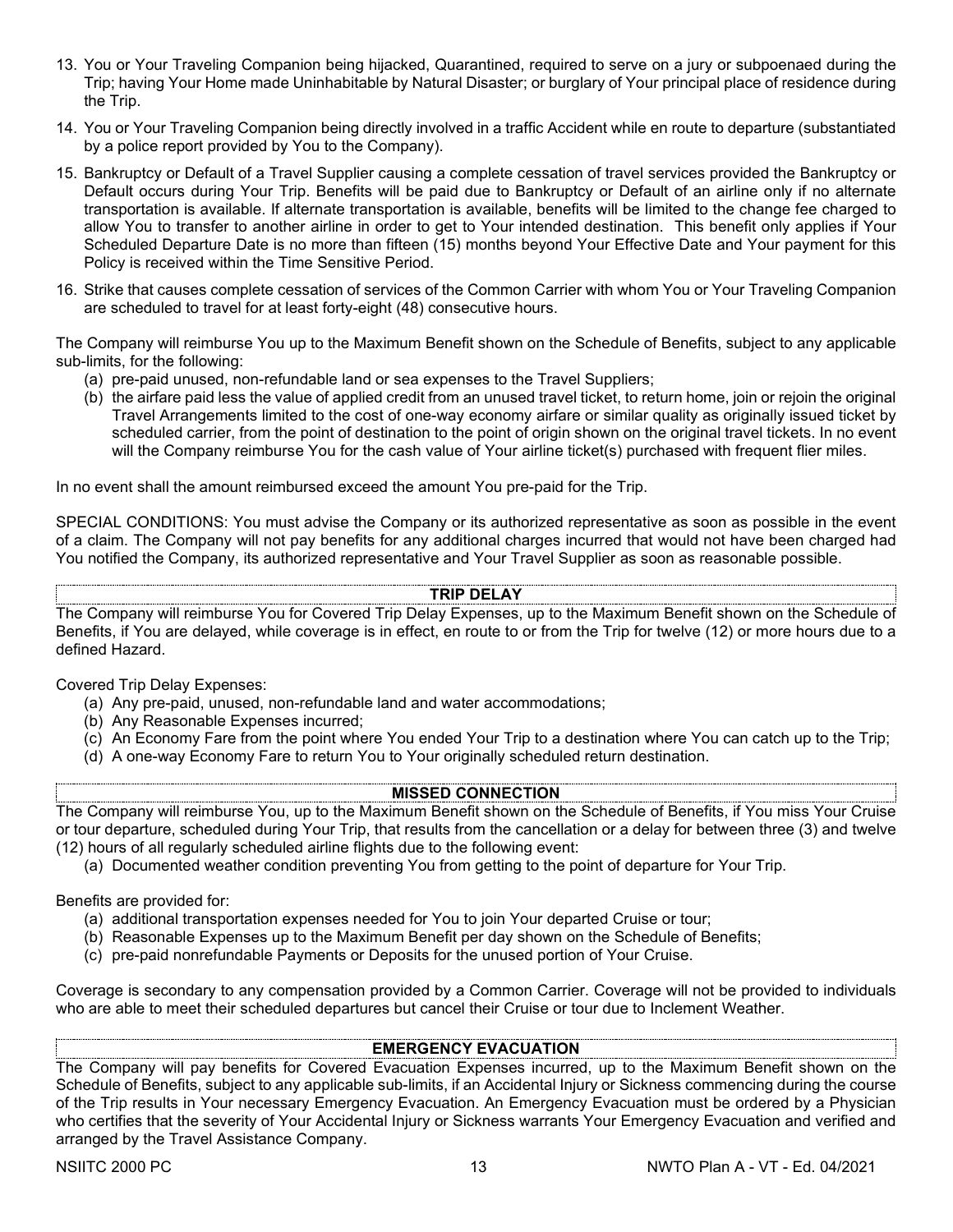Emergency Evacuation means:

- (a) Your medical condition warrants immediate Transportation from the Hospital where You are first taken when injured or sick to the nearest Hospital where appropriate medical treatment can be obtained;
- (b) after being treated at a local Hospital, Your medical condition warrants Transportation to Your Home where You reside, to obtain further medical treatment or to recover; or
- (c) both (a) and (b), above.

Covered Evacuation Expenses are reasonable and customary expenses for necessary Transportation, related medical services and medical supplies incurred in connection with Your Emergency Evacuation. All Transportation arrangements made for evacuating You must be by the most direct and economical route possible. Expenses for Transportation must be:

- (a) recommended by the attending Physician;
- (b) required by the standard regulations of the conveyance transporting You; and
- (c) authorized in advance by the Company or its authorized Travel Assistance Company and arranged by the Company's authorized Travel Assistance Company.

Notwithstanding the forgoing, in the event the Emergency Evacuation services are not arranged by the Company's authorized Travel Assistance Company, the Company, in its sole discretion, may elect to evaluate the need for the Emergency Evacuation and provide limited reimbursement for the portion of the expenses related to such Emergency Evacuation as would have been authorized by Company's authorized Travel Assistance Company.

Transportation of Minor Children: If You are expected to be in the Hospital following a covered Emergency Evacuation, or pass away during the Trip, the Company will return Your unattended minor child(ren) (under the age of eighteen (18)) who is/are accompanying You on the scheduled Trip, to the domicile of a person nominated by You or Your next of kin with an attendant if necessary.

Hospital Companion:

Transportation to Join You: If You are traveling alone and are in a Hospital alone for more than seven (7) consecutive days or if the attending Physician certifies that due to Your Accidental Injury or Sickness, You will be required to stay in the Hospital for more than seven (7) consecutive days, upon request the Company will bring a person, chosen by You, for a single visit to and from Your bedside provided that repatriation is not imminent.

Transportation services are provided if authorized in advance and arranged by the Company or the Company's Travel Assistance Company and are limited to necessary Economy Fares less the value of applied credit from unused travel tickets, if applicable.

Transportation means any Common Carrier, or other land, water or air conveyance, required for an Emergency Evacuation and includes air ambulances, land ambulances and private motor vehicles.

The Company will not cover any expenses provided by another party at no cost to You, or already included within the cost of the Trip.

### **REPATRIATION OF REMAINS**

The Company will pay up to the Maximum Benefit shown on the Schedule of Benefits for the Covered Repatriation Expenses incurred to return Your body to the United States of America if You die during the Trip. This benefit is provided only if authorized in advance and arranged by the Company or the Company's Travel Assistance Company.

Covered Repatriation Expenses include, but are not limited to, expenses for embalming, cremation, minimal casket container and transportation.

### **NON-MEDICAL EMERGENCY TRANSPORTATION**

The Company will reimburse You, up to the Maximum Benefit shown on the Schedule of Benefits, for the Covered Transportation Expenses incurred if You must leave Your Trip for a Covered Reason listed below.

### **Covered Reasons:**

- (a) a Natural Disaster;
- (b) A Security Situation;
- (c) A Political Situation.

Covered Transportation Expenses under this benefit are reasonable and customary expenses for necessary transportation to transport You to the nearest place of safety as determined in advance by the Company or the Company's Travel Assistance Company in its sole discretion or to Your Home, if a Natural Disaster or Security Situation or Political Situation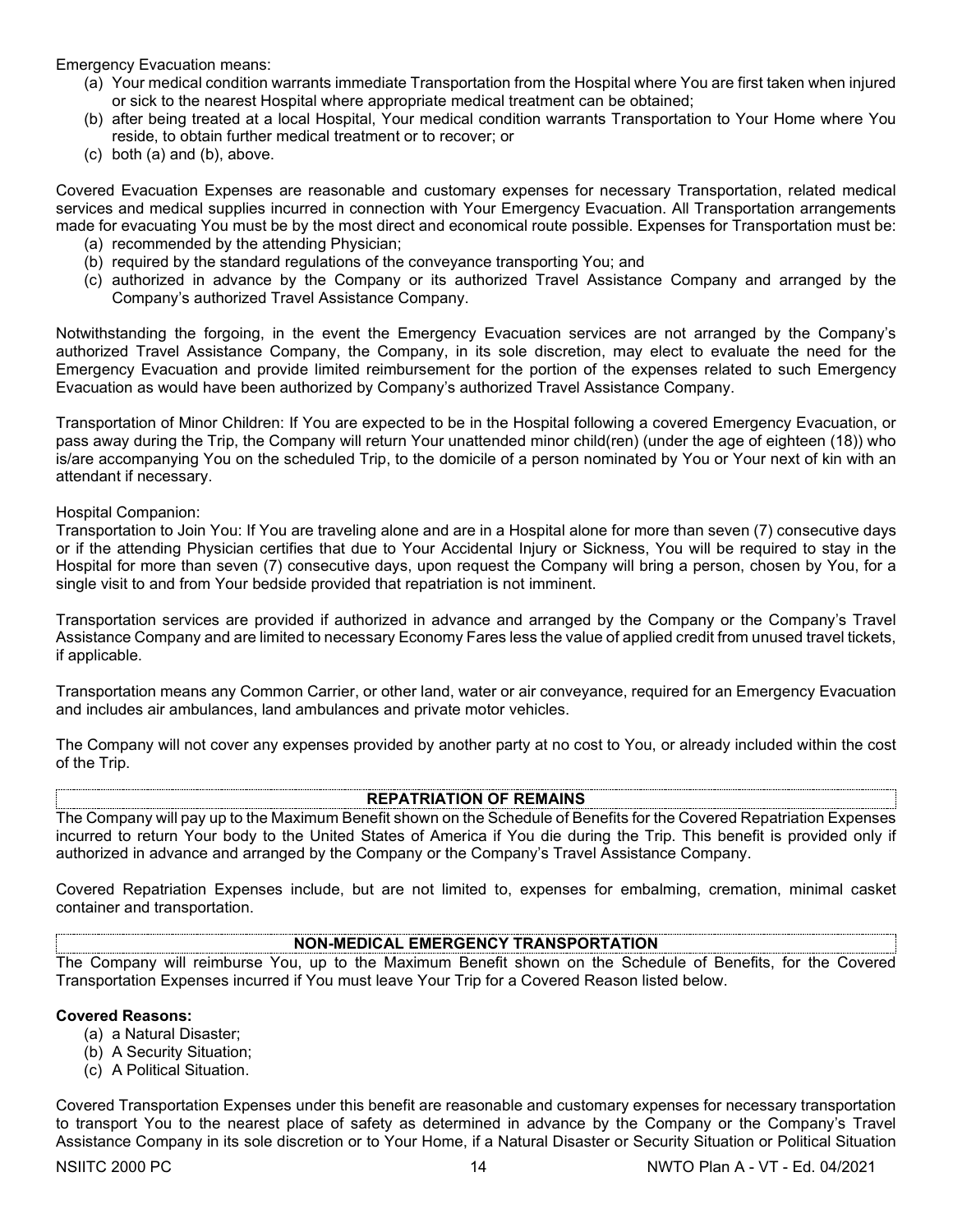occurs while on Your Trip. Expenses for transportation must be: a) by the most direct and economical route possible; and b) such transportation is reasonably possible under the circumstances.

The Company will pay benefits for Your transportation only if the actual evacuation process has been initiated within seven (7) days from the initial Natural Disaster, Security Situation or Political Situation evacuation notice advised or posted, whichever is earlier, by the recognized government of either the United States or the Host Country.

# **BAGGAGE/PERSONAL EFFECTS**

This coverage is subject to any coverage provided by a Common Carrier and all Other Insurance and shall apply only when such other benefits are exhausted. In order for a claim to be processed under this Coverage, a loss or theft report must be filed with local law enforcement authorities, the Common Carrier, Travel Supplier, tour leader or with a representative of the venue or location where the loss or theft took place.

# PERSONAL EFFECTS AND PROPERTY

The Company will reimburse You up to the Maximum Benefit shown on the Schedule of Benefits, subject to any applicable sub-limits, if You sustain Loss, theft or damage to baggage and Personal Effects during the Trip, provided You have taken all measures possible to protect, save and/or recover the property at all times. The baggage and Personal Effects must be owned by and accompany You during the Trip.

The Company will pay the lesser of the following:

- (a) Actual Cash Value at time of Loss, theft or damage to baggage and Personal Effects; or
- (b) the cost of repair or replacement in like kind and quality.

There will be a per article limit as shown on the Schedule of Benefits.

There will be a combined Maximum Benefit as shown on the Schedule of Benefits for the following:

jewelry; watches; articles consisting in whole or in part of silver, gold or platinum; furs; articles trimmed with or made mostly of fur; cameras and their accessories and related equipment.

# EXTENSION OF COVERAGE

If You have checked property with a Common Carrier and delivery is delayed, coverage for Baggage/Personal Effects will be extended until the Common Carrier delivers Your property or declares such property lost, whichever occurs first.

### **BAGGAGE DELAY (En Route to Destination Only)**

The Company will reimburse You for the expense to replace Your necessary Personal Effects in Your Checked Baggage up to the Maximum Benefit shown on the Schedule of Benefits, if Your Checked Baggage is delayed or misdirected by a Common Carrier for more than twelve (12) hours, while on a Trip.

You must be a ticketed passenger on a Common Carrier.

All claims must be verified by the Common Carrier who must certify the delay or misdirection. Receipts for the purchases must accompany any claim.

# **LIMITATIONS AND EXCLUSIONS**

# **The following exclusions apply to: Trip Cancellation, Trip Interruption, Trip Delay and Missed Connection:**

Loss caused by or resulting from:

- 1. Pre-Existing Conditions, as defined in the Definitions section;
	- The Pre-Existing Condition exclusion will be waived provided:
		- (a) Your premium is received within the Time Sensitive Period; and
		- (b) You insure all pre-paid Trip costs that are subject to cancellation penalties or restrictions, and also insure the cost of any subsequent arrangements (or any other arrangements not made through Your travel agent) added prior to Your Trip; and
		- (c) You are medically able to travel on Your Effective Date.
- 2. suicide, attempted suicide or any intentionally self-inflicted injury while sane or insane, unless the loss results in the death of a non-traveling Family Member;
- 3. intentionally self-inflicted injuries;
- 4. war, invasion, acts of foreign enemies, hostilities between nations (whether declared or not), civil war. This exclusion does not apply if You are an innocent bystander to these events;
- 5. participation in any military maneuver or training exercise, or any Loss starting while You are in the service of the armed forces of any country. Orders to active military service for training purposes of two months or less will not constitute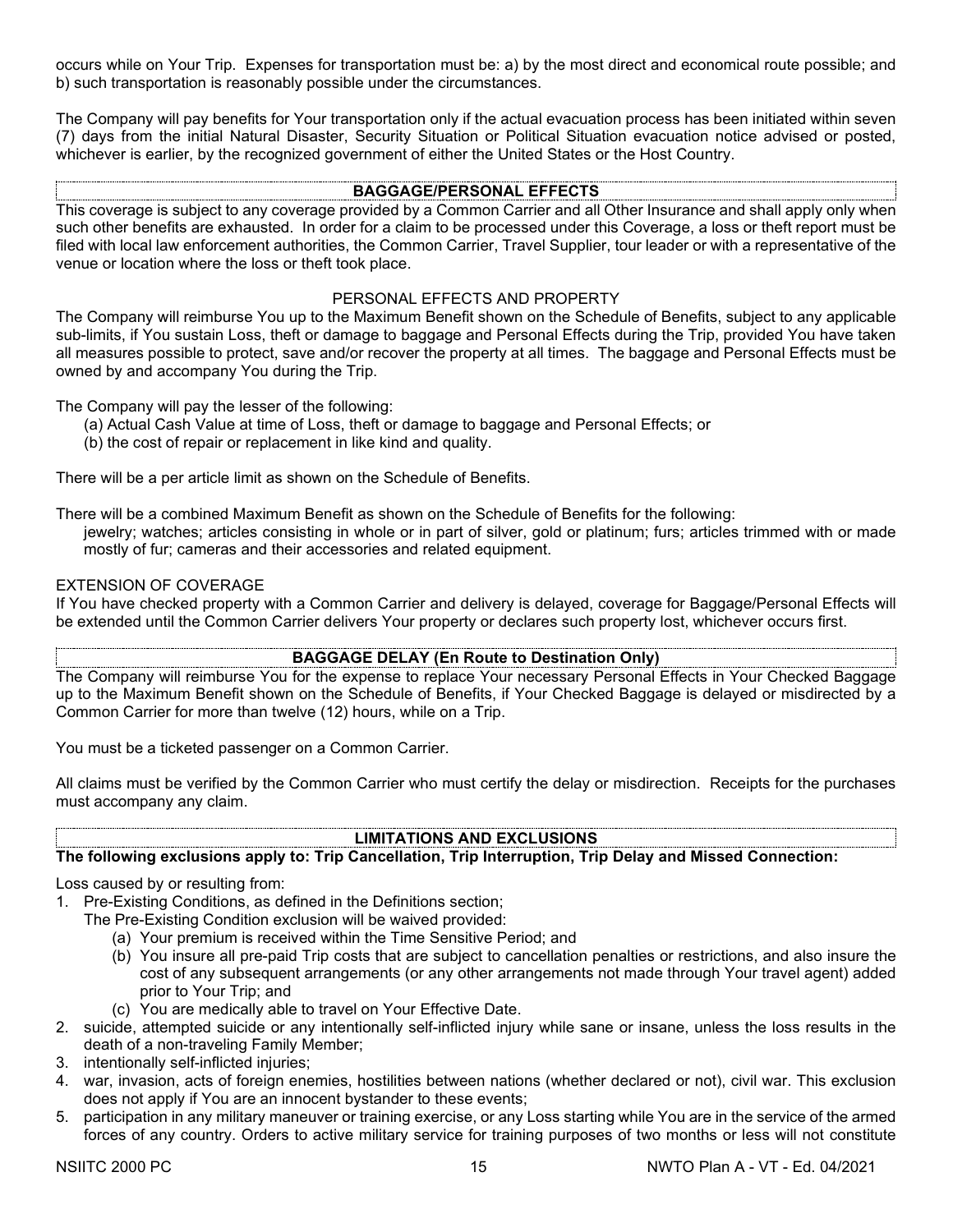service in the armed forces. Upon notice to the Company of entering the armed forces, the Company will return to You pro-rata any premium paid, less any benefits paid, for any period during which You are in such service;

- 6. piloting or learning to pilot or acting as a member of the crew of any aircraft;
- 7. mental or emotional disorders, unless Hospitalized;
- 8. participation as an athlete in professional sports;
- 9. being under the influence of drugs or intoxicants, unless prescribed and used in accordance with the instructions provided by a Physician, unless results in the death of a non-traveling Family Member;
- 10. intentional commission of or the attempt to commit any dishonest or fraudulent act, or criminal activity (as defined in the jurisdiction where the loss occurred);
- 11. Participation in Bodily Contact Sports, Extreme Sports, Interscholastic Sports or Intramural Sports;
- 12. dental treatment except as a result of an injury to Sound Natural Teeth except as explicitly offered under Emergency Accident and Sickness Medical Expense;
- 13. any non-emergency treatment or surgery, routine physical examinations, hearing aids, eye glasses or contact lenses;
- 14. pregnancy and childbirth (except for Complications of Pregnancy) except if Hospitalized;
- 15. curtailment or delayed return for other than covered reasons;
- 16. traveling for the purpose of securing medical treatment;
- 17. services not shown as covered;
- 18. directly or indirectly, the actual, alleged or threatened discharge, dispersal, seepage, migration, escape, release or exposure to any hazardous biological, chemical, nuclear radioactive material, gas, matter or contamination;
- 19. confinement or treatment in a government Hospital; however, the United States government may recover or collect benefits under certain conditions;
- 20. services and/or supplies that do not meet the definition of Necessary Treatment;
- 21. care or treatment for which compensation is payable under Worker's Compensation Law, any Occupational Disease law; the 4800 Time Benefit plan or similar legislation;
- 22. care or treatment that is payable under any Other Insurance policy;
- 23. Accidental Injury or Sickness when traveling against the advice of a Physician;
- 24. cosmetic surgery or reconstructive surgery;
- 25. canyoning or canyoneering (traveling in canyons using a variety of techniques that may include walking, scrambling, climbing, jumping, abseiling and/or swimming);
- 26. a Loss that results from an illness, disease, or other condition, event or circumstance that occurs at a time when Your coverage is not in effect.

### **The following exclusions apply to Emergency Evacuation and Repatriation of Remains:**

Loss caused by or resulting from:

- 1. war, invasion, acts of foreign enemies, hostilities between nations (whether declared or not), civil war. This exclusion does not apply if You are an innocent bystander to these events;
- 2. participation in any military maneuver or training exercise, or any Loss starting while You are in the service of the armed forces of any country. Orders to active military service for training purposes of two months or less will not constitute service in the armed forces. Upon notice to the Company of entering the armed forces, the Company will return to You pro-rata any premium paid, less any benefits paid, for any period during which You are in such service;
- 3. piloting or learning to pilot or acting as a member of the crew of any aircraft;
- 4. participation as an athlete in professional sports, amateur sports, Interscholastic Sports or Intramural Sports;
- 5. participating in Bodily Contact Sports or Extreme Sports;
- 6. traveling for the purpose of securing medical treatment;
- 7. directly or indirectly, the actual, alleged or threatened discharge, dispersal, seepage, migration, escape, release or exposure to any hazardous biological, chemical, nuclear radioactive material, gas, matter or contamination;
- 8. services and/or supplies that do not meet the definition of Necessary Treatment;
- 9. cosmetic surgery except for: reconstructive surgery incidental to or following surgery for trauma, or infection or other covered disease of the part of the body reconstructed, or to treat a congenital malformation of a child;
- 10. canyoning or canyoneering (traveling in canyons using a variety of techniques that may include walking, scrambling, climbing, jumping, abseiling and/or swimming).

# **The following exclusions apply to Baggage/Personal Effects and Baggage Delay:**

The Company will not provide benefits for any Loss or damage to:

- 1. animals;
- 2. automobiles and automobile equipment;
- 3. boats or other vehicles or conveyances;
- 4. trailers;
- 5. motors;
- 6. motorcycles;
- 7. aircraft and drones;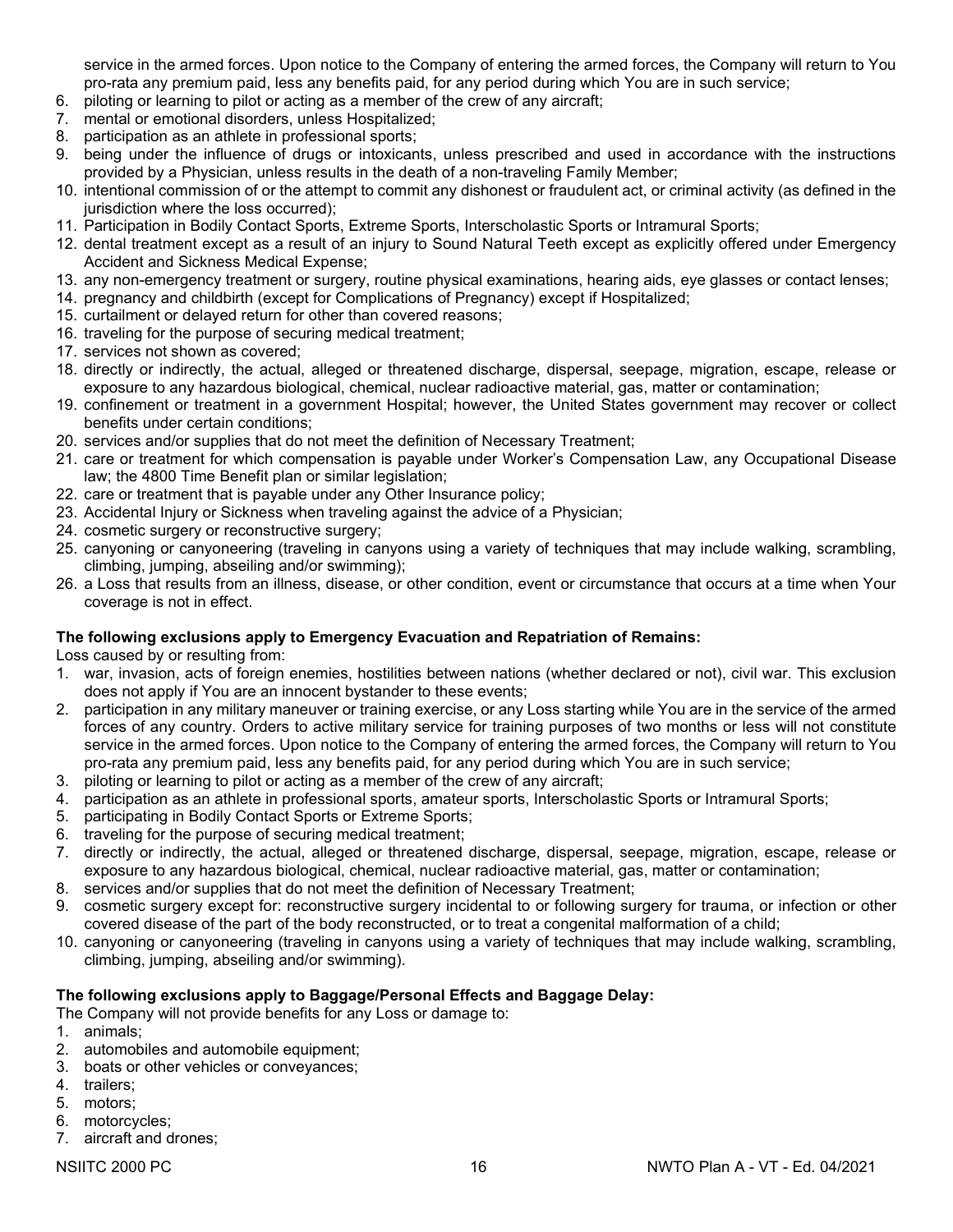- 8. bicycles (except when checked as baggage with a Common Carrier);
- 9. household effects and furnishing;
- 10. antiques and collectors' items;
- 11. eye glasses, sunglasses or contact lenses;
- 12. artificial teeth and dental bridges;
- 13. hearing aids;
- 14. artificial limbs and other prosthetic devices;
- 15. prescribed medications;
- 16. keys, cash, stamps, securities and documents;
- 17. Tickets;
- 18. credit cards;
- 19. professional or occupational equipment or property, whether or not electronic business equipment;
- 20. Personal Computers; cell phones; Personal Computer hardware or software;
- 21. sporting equipment if loss or damage results from the use thereof;
- 22. musical instruments;
- 23. retainers and orthodontic devices.

Any Loss caused by or resulting from the following is excluded:

- 1. breakage of brittle or fragile articles;
- 2. wear and tear or gradual deterioration;
- 3. insects or vermin;
- 4. inherent vice or damage while the article is actually being worked upon or processed;
- 5. confiscation or expropriation by order of any government;
- 6. war or any act of war whether declared or not;
- 7. theft or pilferage while left unattended in any vehicle;
- 8. mysterious disappearance;
- 9. property illegally acquired, kept, stored or transported;
- 10. insurrection or rebellion;
- 11. imprudent action or omission;
- 12. property shipped as freight or shipped prior to the Scheduled Departure Date.

# **The following exclusions apply to Non-Medical Emergency Transportation:**

The Company does not cover:

- 1. Loss or expense recoverable under any Other Insurance or through an employer;
- 2. Loss or expense arising from or attributable to:
	- (a) fraudulent or criminal acts committed or attempted by You;
	- (b) alleged violation of the laws of the country You are visiting, unless the Company determines such allegations to be fraudulent, or
	- (c) failure to maintain required documents or visas;
- 3. Loss or expense arising from or attributable to:
	- a. debt, insolvency, business or commercial failure;
	- b. the repossession of any property; or
	- c. Your non-compliance with a contract, license or permit;
- 4. Loss or expense arising from or due to liability assumed by You under any contract.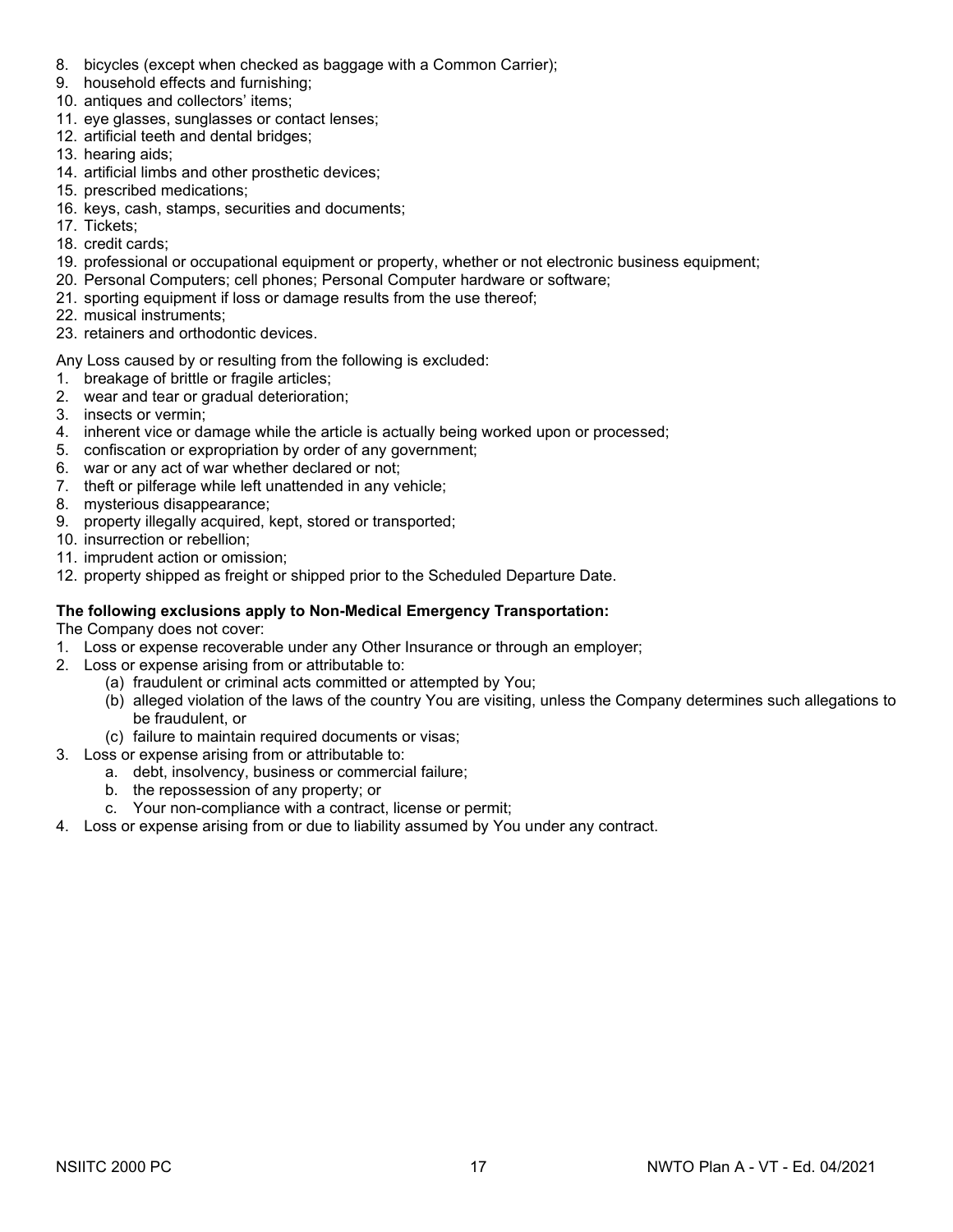

### **NATIONWIDE MUTUAL INSURANCE COMPANY**

### **VERMONT AMENDATORY ENDORSEMENT**

This endorsement is made a part of the Policy to which it is attached. This endorsement is subject to all of the provisions and limitations of the Policy. If there is a conflict between the Policy and the endorsement, the terms of the endorsement will govern.

All references to "as soon as possible" wherever they may appear in the Policy are replaced with "as soon as practicable".

All references to "Physician certifying" or "Physician certifies" wherever they may appear in the Policy are replaced with "Physician or other appropriate medical professional certifying" or "Physician or other appropriate medical professional certifies", respectively.

All references to "reasonable and customary" wherever they may appear in the Policy are replaced with "reasonable and necessary".

All references to advanced authorization wherever they may appear in the Policy are deleted.

Under the section entitled **GENERAL DEFINITIONS,** the definition of **Accidental Injury** is revised to remove "(of external origin)".

[Under the section entitled **GENERAL DEFINITIONS**, the definition of **Family Member** is deleted in its entirety and replaced with the following:

**Family Member** means Your or Your Traveling Companion's legal or common law spouse, civil union partner, parent, legal guardian, step-parent, grandparent, parents-in-law, grandchild, natural or adopted child, step-child, children-in-law, brother, sister, step-brother, step-sister, brother-in-law, sister-in-law, aunt, uncle, niece or nephew, Business Partner, or Domestic Partner who reside in the United States, Canada or Mexico.

Under the section entitled **GENERAL DEFINITIONS**, the definition of **Terrorist Incident** is deleted in its entirety and replaced with the following:

**Terrorist Incident** means an act of violence, other than civil commotion, insurrection or riot (that is not an act of war, declared or undeclared), that results in loss of life or major damage to property, by any person acting on behalf of, or in connection with, any organization that is generally recognized as having the intent to overthrow or influence the control of any government.

Under the section entitled **GENERAL PROVISIONS,** the following is added to the **LEGAL ACTIONS** provision:

Your right to bring legal action against us is not conditioned upon your compliance with the provisions of the Appraisal Condition.

Under the section entitled **GENERAL PROVISIONS**, the **CONTROLLING LAW** provision is deleted in its entirety and replaced with the following:

**CONTROLLING LAW -** Any part of this Policy that is in direct conflict with the laws, regulations and statutes of the state of Vermont, will be governed by the laws, regulations and statutes of the state of Vermont as of the effective date of the Policy.

Under the section entitled **GENERAL PROVISIONS**, the **MISREPRESENTATION AND FRAUD** provision is deleted in its entirety and replaced with the following: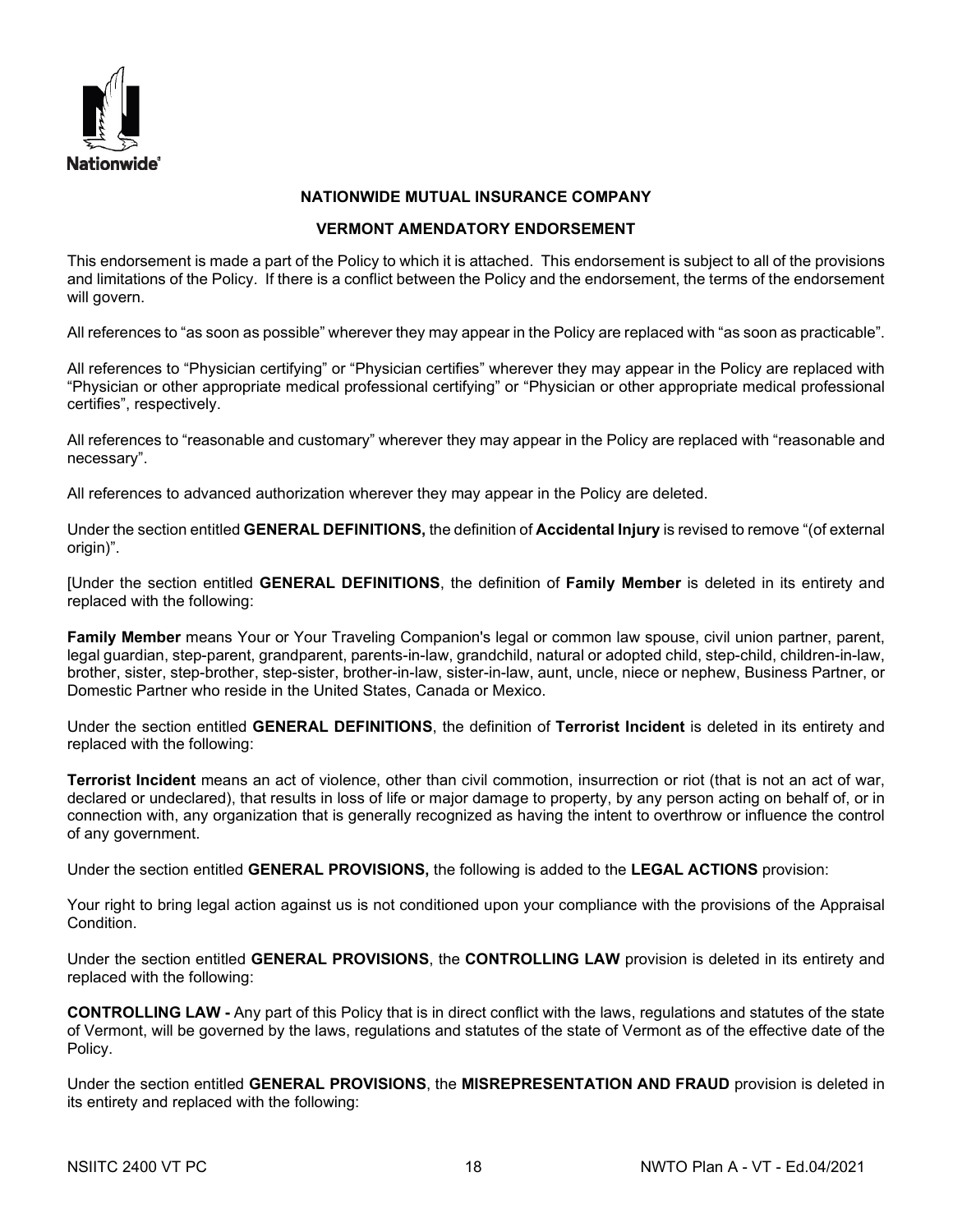**MISREPRESENTATION AND FRAUD –** Your coverage shall be void if, before a Loss, You concealed or misrepresented any material fact or circumstance concerning this Policy or the subject thereof, or Your interest therein, or if You commit fraud or false swearing in connection with any of the foregoing.

Your claims may be denied if, after a Loss, You concealed or misrepresented any material fact or circumstance concerning this Policy or the subject thereof, or Your interest therein, or if You commit fraud or false swearing in connection with any of the foregoing.

You must fully cooperate in the event the Company determines that an investigation of any claim is warranted.

Under the section entitled **GENERAL PROVISIONS**, the **EXCESS INSURANCE LIMITATION** provision is deleted in its entirety.

Under the section entitled **GENERAL PROVISIONS**, the **PHYSICAL EXAMINATION AND AUTOPSY** provision is deleted in its entirety and replaced with the following:

**PHYSICAL EXAMINATION AND AUTOPSY -** The Company, or its designated representative, at its own expense, have the right to have You examined as often as necessary while a claim is pending. The Company, or its designated representative, also has the right to have an autopsy made unless prohibited by law or religious belief.

Under the section entitled **GENERAL PROVISIONS**, the **DISAGREEMENT OVER SIZE OF LOSS** provision is deleted in its entirety and replaced with the following:

**DISAGREEMENT OVER SIZE OF LOSS:** If there is a disagreement about the amount of the Loss, upon mutual agreement, either You or the Company can make a written request for an appraisal. After the request, You and the Company will each select their own competent appraiser. After examining the facts, each of the two appraisers will give an opinion on the amount of the Loss. If they do not agree, they will select an arbitrator. Any figure agreed to by two (2) of the three (3) (the appraisers and the arbitrator) will be binding. Such appraisal will be mutually agreed upon by all parties. The appraiser selected by You will be paid by You. The Company will pay the appraiser they choose. You will share equally with the Company the cost for the arbitrator and the appraisal process.

Under the section entitled **GENERAL PROVISIONS**, the following **CIVIL UNIONS** provision is added:

**CIVIL UNIONS** - This Policy provides benefits for parties to a civil union. Vermont law requires that insurance policies offered to married persons and their families be made available to parties to a civil union and their families. In order to receive benefits in accordance with this Policy, the civil union must be established in the state of Vermont according to Vermont law. It is understood that Policy definitions and provisions designating:

- an Insured
- named Insured
- who is Insured
- who is a named Insured
- covered person(s)
- You and/or Your
- spouse
- Family Member

and any other Policy definitions and provisions designating an Insured under this Policy, are amended, wherever appearing, where terms denoting a marital relationship or family relationship arising out of a marriage are used, to indicate parties to a civil union and their families under Vermont law.

Under the section entitled **EXCLUSIONS AND LIMITATIONS**, Exclusions 2, 10 and 11 are deleted in its entirety and replaced with the following:

- 2. suicide, attempted suicide or any intentionally self-inflicted injury while sane, unless it results in the death of a nontraveling Family Member;
- 10. commission of a criminal act resulting in a conviction, except when You are the victim of such act;
- 11. participating in Bodily Contact Sports or Extreme Sports;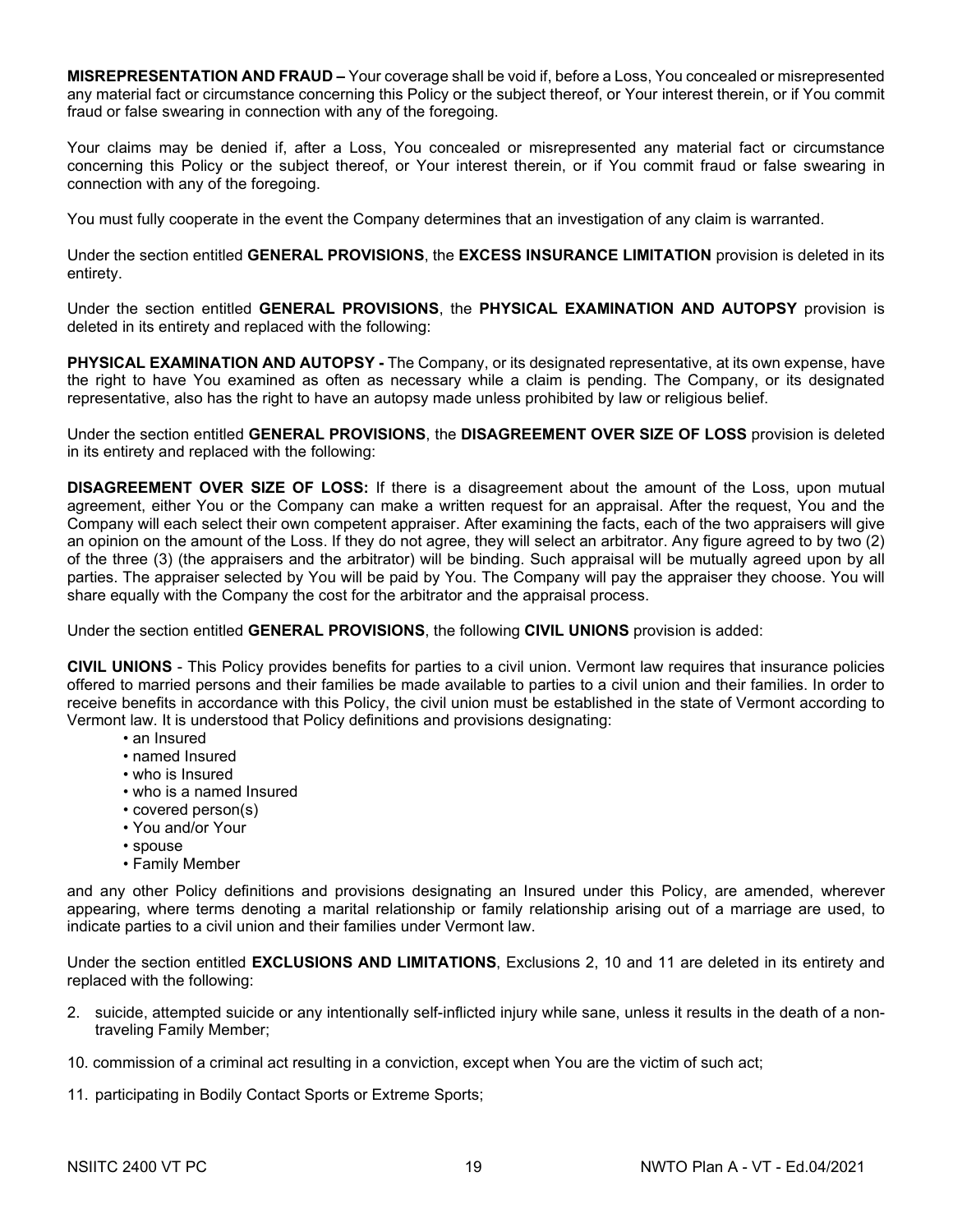Under the section entitled **EXCLUSIONS AND LIMITATIONS**, the following exclusions are deleted in their entirety.

- mental or emotional disorders, unless Hospitalized;
- being under the influence of drugs or intoxicants, unless prescribed and used in accordance with the instructions provided by a Physician, unless the loss results in the death of a non-traveling Family Member;

Under the section entitled **EXCLUSIONS AND LIMITATIONS**, the exclusion which reads "traveling for the purpose of securing medical treatment" is deleted in its entirety and replaced with "costs for medical treatment and any subsequent costs directly related to that medical treatment, when traveling for the purpose of securing medical treatment;"

Under the section entitled **EXCLUSIONS AND LIMITATIONS**, in the section titled **The following exclusions apply to Emergency Evacuation and Repatriation of Remains,** Exclusion 6 is deleted in its entirety and replaced with the following:

6. costs for medical treatment and any subsequent costs directly related to that medical treatment, when traveling for the purpose of securing medical treatment;

Under the section entitled **EXCLUSIONS AND LIMITATIONS**, in the section titled **The following exclusions apply to Non-Medical Emergency Transportation,** Exclusion 2)(a) is deleted in its entirety and replaced with the following:

(a) Commission of a criminal act resulting in a conviction, except when You are the victim of such act;

There are no other changes to the Policy.

Der S

 $S**ecret**arv$ 

Mark Berner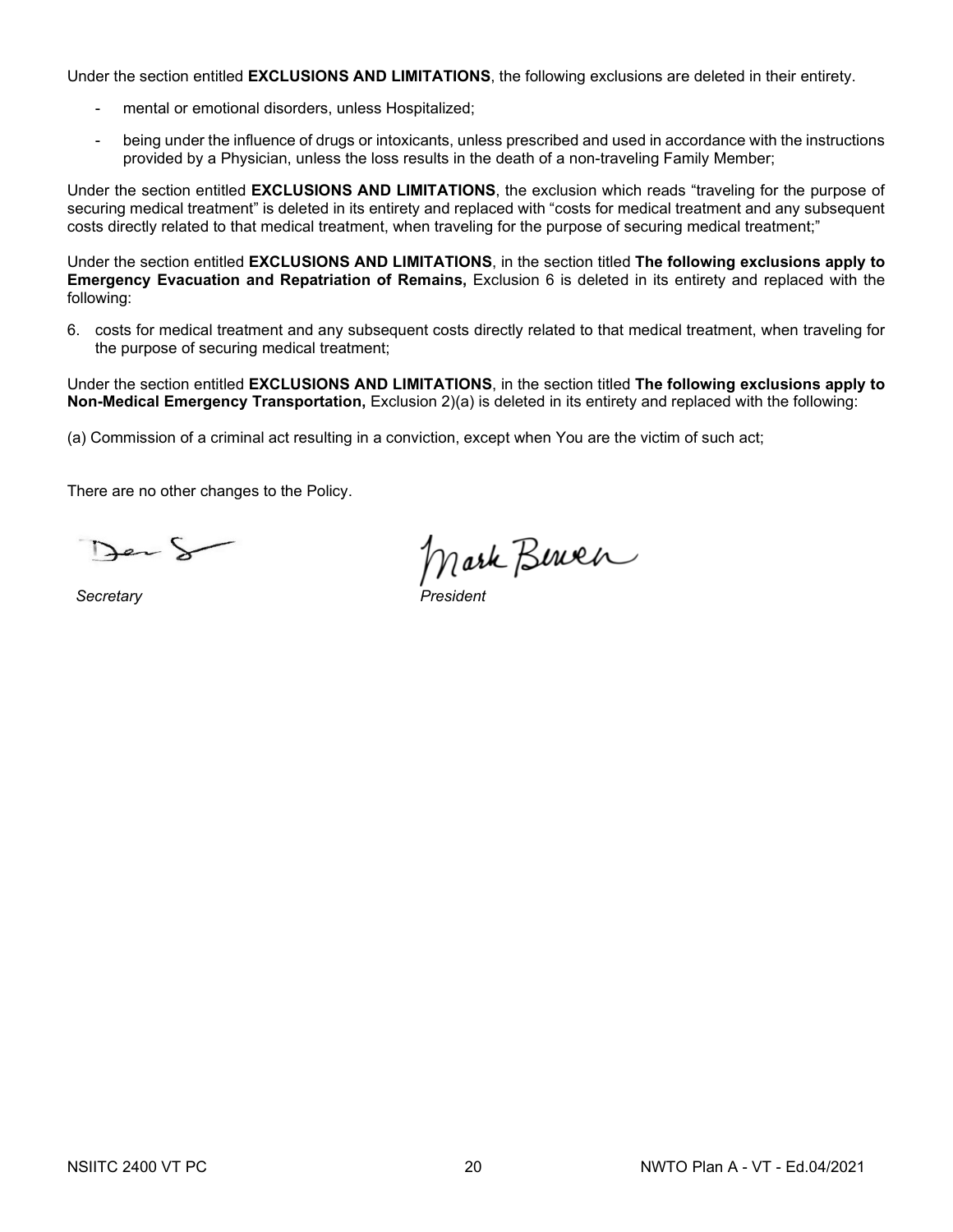

Nationwide Mutual Insurance Company One Nationwide Plaza Columbus, Ohio 43215

This Policy of insurance describes all of the travel insurance benefits, underwritten by Nationwide Mutual Insurance Company (herein referred to as the Company). The insurance benefits vary from program to program. Please refer to the accompanying purchase confirmation and Schedule of Benefits for specific information about the program You purchased. Please contact the administrator immediately if You believe that any of the information provided is incorrect.

This Policy of insurance is issued in consideration of application and payment of any premium due. All statements in the application are representations and not warranties. Only statements contained in a written application format will be used to void insurance, reduce benefits or defend a claim.

All premium is refundable only during the ten (10) day review period from the date of purchase (or from the date of receipt if mailed) provided You have not already departed on Your Trip and You have not incurred any claimable losses during that time. If You depart on Your Trip prior to the expiration of the review period, the review period shall automatically end upon Your departure.

You are not eligible to purchase coverage or receive benefits under this Policy if You are unable to travel, are limited from travel, are medically restricted from travel, or are experiencing and/or are under treatment for any illness or injury that limits or restricts Your ability to travel on the date of purchase.

You are not eligible to purchase coverage or receive benefits under this Policy if You have other insurance coverage for the loss(es) for which this Policy is intended to insurance against. Multiple recovers for the same loss covered by other insurance coverage is not available under this Policy.

NO DIVIDENDS WILL BE PAYABLE UNDER THIS POLICY.

The President and Secretary of Nationwide Mutual Insurance Company witness this Policy.

Jer )

*Secretary President*

Licensed Resident Agent (where required by law)

# **TRAVEL PROTECTION POLICY**

**This Policy includes exclusions for extreme hazardous activities. Please refer to the LIMITATIONS AND EXCLUSIONS provision.**

**THIS POLICY DOES NOT MEET THE MINIMUM COVERAGE REQUIREMENTS OF THE AFFORDABLE CARE ACT. YOU SHOULD NOT PURCHASE THIS POLICY UNLESS YOU ARE ALREADY COVERED BY COMPREHENSIVE MEDICAL INSURANCE.**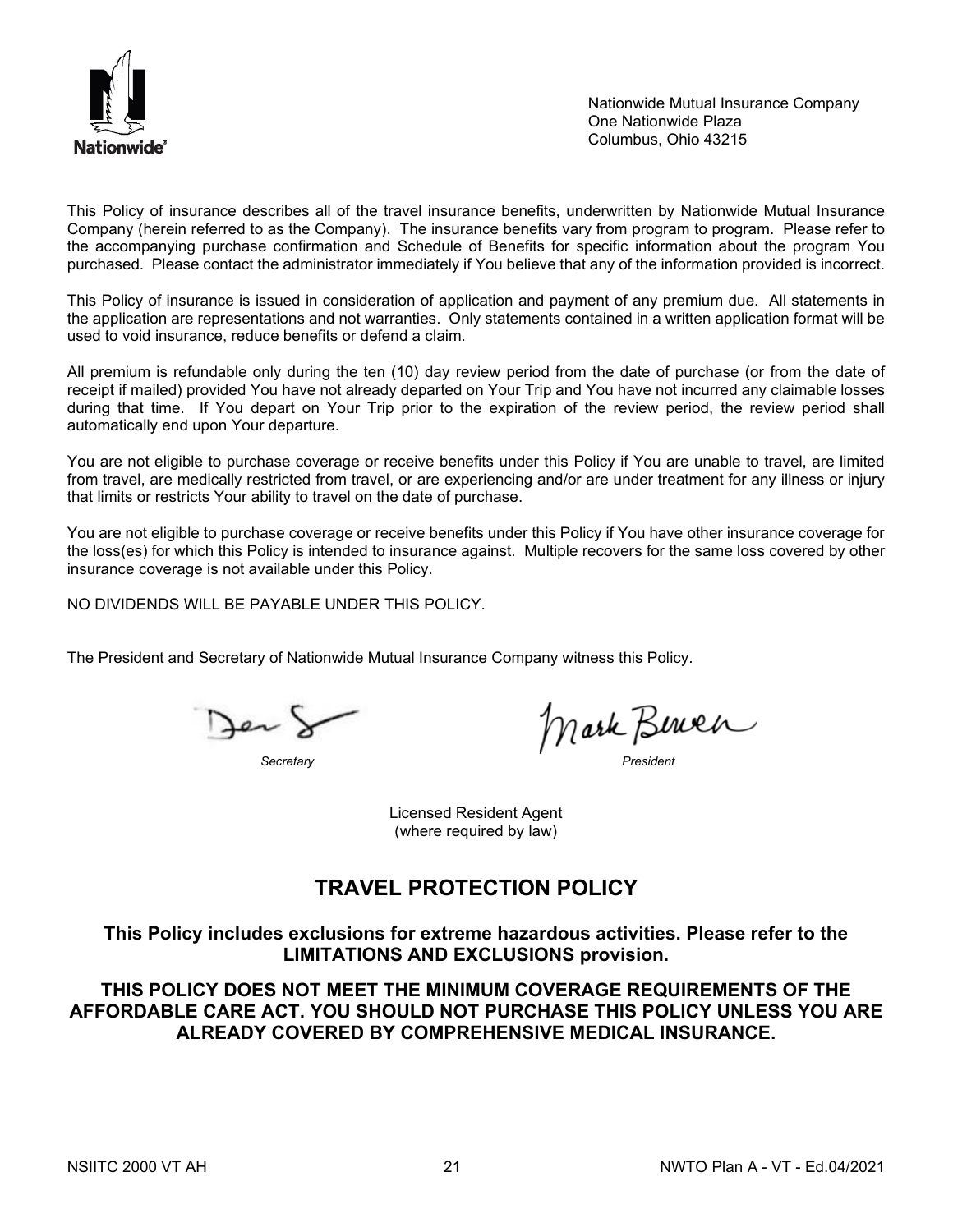# **GENERAL DEFINITIONS**

# **GENERAL PROVISIONS**

# **COVERAGES:**

Accidental Death & Dismemberment Emergency Accident and Sickness Medical Expense

# **LIMITATIONS AND EXCLUSIONS**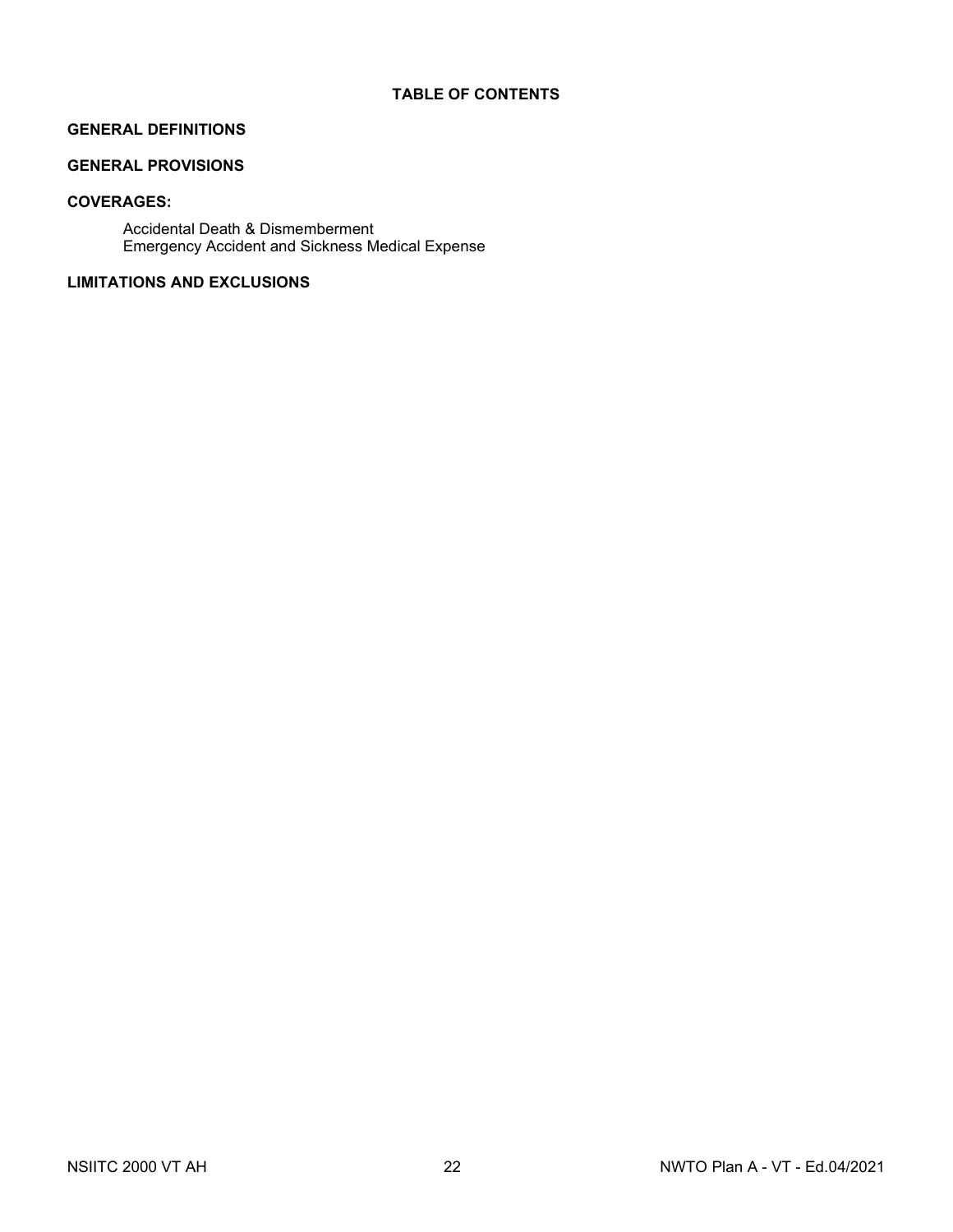### **NATIONWIDE MUTUAL INSURANCE COMPANY TRAVEL PROTECTION INSURANCE POLICY**

#### **GENERAL DEFINITIONS**

Throughout this document, when capitalized, certain words and phrases are defined as follows:

**Accident** means an unintended, specific event that occurs at an identifiable time and place but shall also include exposure resulting from a mishap to a conveyance in which You are traveling.

**Accidental Injury** means Bodily Injury caused by an Accident that: 1) occurs while Your coverage is in effect under this Policy; and 2) requires physical examination and medical treatment by a Physician. The Injury must not be caused by or resulting from Your Sickness. The injury must be verified by a Physician in a format acceptable to the Company.

**Adventure Sports** means non-professional and non-competitive sports activities that are generally performed for recreation and leisure, and which are not a Bodily Contact Sport, Extreme Sport, Interscholastic Sport, Organized Sport or Mountaineering. Adventure Sports include but are not limited to: cycling, fishing, swimming, scuba diving for certified divers up to a maximum depth of sixty (60) feet and for uncertified divers up to a maximum depth of thirty (30) feet, snorkeling, white or black water rafting Grades 1-3, canoeing, kayaking, zip-lining, water skiing, camping, hiking, backpacking, sailing, boating, downhill Skiing, cross country Skiing, snowboarding, snowmobiling, sledding or tobogganing, snow tubing, ice skating, resort-sponsored activities, and approved activities of the Travel Supplier.

**Bodily Contact Sports** means any competitive team sport in which players or participants may have direct physical contact with an opponent. Bodily Contact Sports include but are not limited to: football, soccer, baseball, wrestling, ice hockey, rugby and lacrosse. Bodily Contact Sports do not include Adventure Sports, Extreme Sports, Interscholastic Sports, Organized Sports or Mountaineering.

**Bodily Injury** means identifiable physical injury or mental ailment that is caused by an Accident and is independent of disease or bodily infirmity.

**Business Partner** means an individual who: (a) is involved in a legal partnership with You; and (b) is actively involved in the day-to-day management of the business.

**Common Carrier** means any land, sea, and/or air conveyance operating under a valid license for the transportation of passengers for hire. Taxis, limousines, and ride share services are not Common Carriers as defined herein.

**Company** means Nationwide Mutual Insurance Company.

**Complications of Pregnancy** means conditions requiring hospital confinement whose diagnoses are distinct from the pregnancy, but are adversely affected by the pregnancy, including, but not limited to: acute nephritis, nephrosis, cardiac decompression, missed abortion, pre-eclampsia, intrauterine fetal growth retardation, and similar medical and surgical conditions of comparable severity. Complications of Pregnancy also includes termination of ectopic pregnancy, and spontaneous termination of pregnancy, occurring during a period of gestation in which a viable birth is not possible. Complications of Pregnancy do not include elective abortion, elective cesarean section, false labor, occasional spotting, morning sickness, physician prescribed rest during the period of pregnancy, hyperemesis gravidarum, and similar conditions associated with the management of a difficult pregnancy not constituting a distinct complication of pregnancy.

**Cruise** means any pre-paid sea arrangements made by You.

**Deductible** means the amount of expenses for covered services and supplies that must be incurred by You before specified benefits become payable.

**Domestic Partner** means a person who is at least eighteen (18) years of age with whom You reside and can show evidence of cohabitation and shared financial assets and obligations for at least the previous six (6) months and has an affidavit of domestic partnership, if recognized by the jurisdiction within which You reside.

**Effective Date** means 12:01 A.M. local time, at Your location, on the day after the required premium for such coverage is received by the Company or its authorized representative.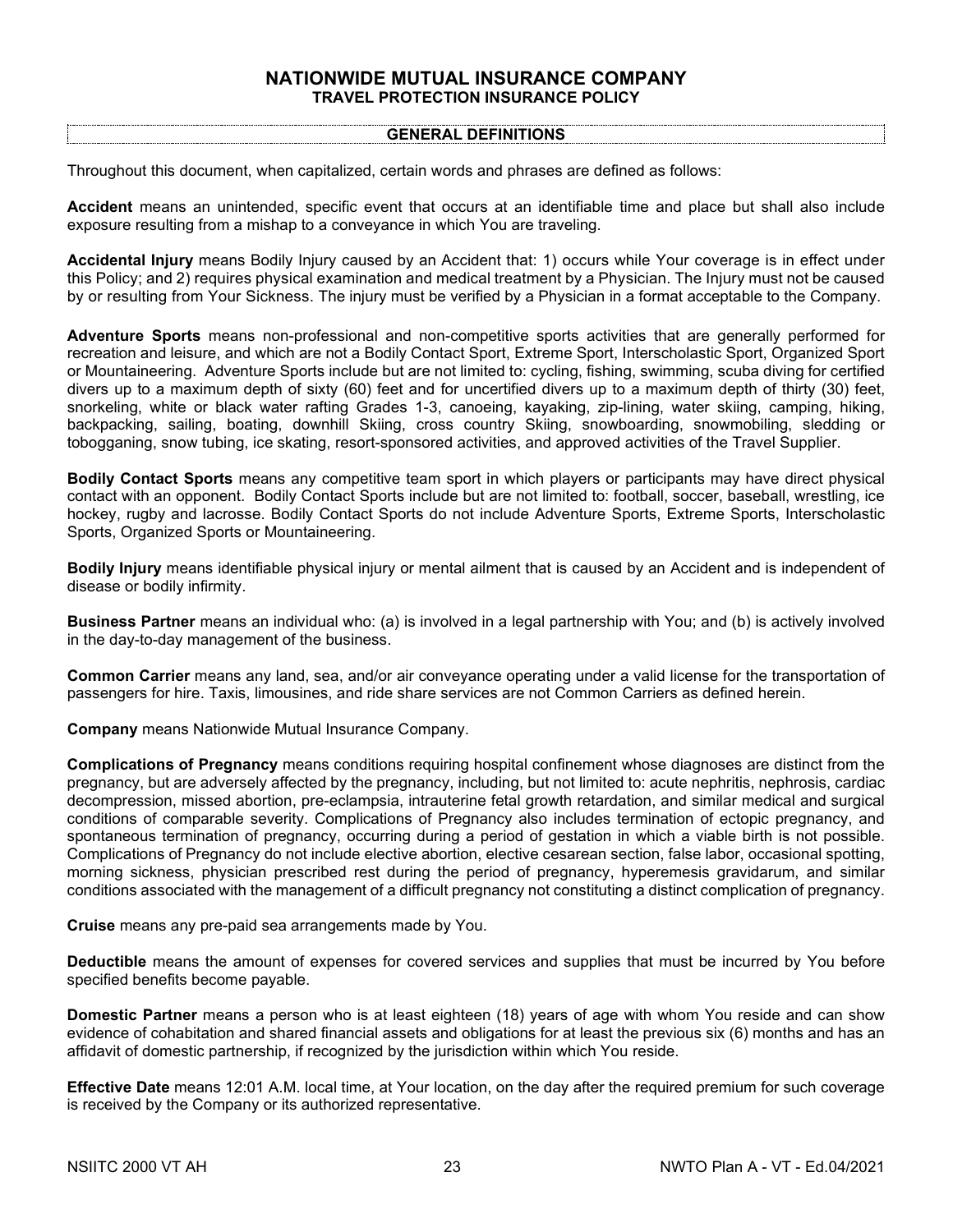**Eligible Person** means a resident of the United States who is listed on Your purchase confirmation, is scheduled to take a Trip, applies for coverage under the Policy, and pays the required premium.

**Extreme Sports** means any high-risk non-team sport or recreation activity that is dangerous and if performed optimally, even by the highly skilled, risks loss of life or limb. Extreme Sports often involve speed, height, a high level of physical exertion and/or highly specialized gear. Extreme Sports include but are not limited to: skydiving, BASE jumping, hang gliding, Parachuting, bungee jumping, caving, rappelling, spelunking, white or black water rafting above Grade 3, Skiing or snowboarding outside marked trails or in an area accessed by helicopter, Mountaineering, Rock Climbing, any high‐ altitude activity, personal combat or fighting sports, rodeo, racing or practicing to race any motorized vehicle, bicycle or watercraft, free diving, and scuba diving at a depth greater than sixty (60) feet or without a dive master. Extreme Sports do not include Adventure Sports, Bodily Contact Sports, Interscholastic Sports or Organized Sports.

**Family Member** means Your or Your Traveling Companion's legal or common law spouse, civil union partner, parent, legal guardian, step-parent, grandparent, parents-in-law, grandchild, natural or adopted child, step-child, children-in-law, brother, sister, step-brother, step-sister, brother-in-law, sister-in-law, aunt, uncle, niece or nephew, Business Partner, or Domestic Partner who reside in the United States, Canada or Mexico.

**Home** means Your true, fixed and permanent place of residence and principal establishment, to which You have the intention of returning to at the end of Your Trip.

#### **Hospital** means a facility that:

- (a) holds a valid license if it is required by the law;
- (b) operates primarily for the care and treatment of sick or injured persons as in-patients;
- (c) has a staff of one or more Physicians available at all times;

(d) provides twenty-four (24) hour nursing service and has at least one registered professional nurse on duty or call; (e) has organized diagnostic and surgical facilities, either on the premises or in facilities available to the hospital on

a pre-arranged basis; and

(f) is not, except incidentally, a clinic, nursing home, rest home, drug or physical rehabilitation facility or convalescent home for the aged, or similar institution.

**Initial Deposit Date** means the date Your first Payment(s) or Deposit(s) for Your Trip is received by Your Travel Supplier.

**Insured** means the Eligible Person who elected to purchase coverage and whose premium was paid under the Policy.

**Interscholastic Sports** means any athletic contest or competition between accredited educational institutions if the participants are sponsored by the educational institution and are under the direct and immediate supervision of an employee of the educational institution. Interscholastic Sports includes the practice or training for the competition and the travel to or from such practice or competition in a vehicle designated by the educational institution, both while under the direct and immediate supervision of an employee of the educational institution. Interscholastic Sports do not include Adventure Sports, Bodily Contact Sports, Extreme Sports, Intramural Sports, Recreational Sports, club sports or Mountaineering.

**Intramural Sports** means competitive recreational sports organized within a school where matches or games are conducted between students of the same school (as opposed to teams who compete with other schools). Activities for Intramural Sports participants are not considered Interscholastic Sports.

**Loss** means Bodily Injury, Sickness or damage sustained by You, while coverage is in effect, in consequence of happening of one or more of the occurrences against which the Company has undertaken to indemnify You.

**Maximum Benefit** means the largest total amount that the Company will pay under any one benefit for You, as shown on the Schedule of Benefits and subject to any applicable sub-limits for certain types of activities.

**Mountaineering** means the sport, hobby or profession of walking, hiking, climbing and Rock Climbing up mountains that requires the use of ropes, harnesses, crampons or ice axes, and involves ascending beyond an altitude of four thousand five hundred (4,500) meters.

**Necessary Treatment** means medical services and/or supplies recommended by the treating Physician that must be performed during the Trip due to the serious and acute nature of the Sickness or Accidental Injury.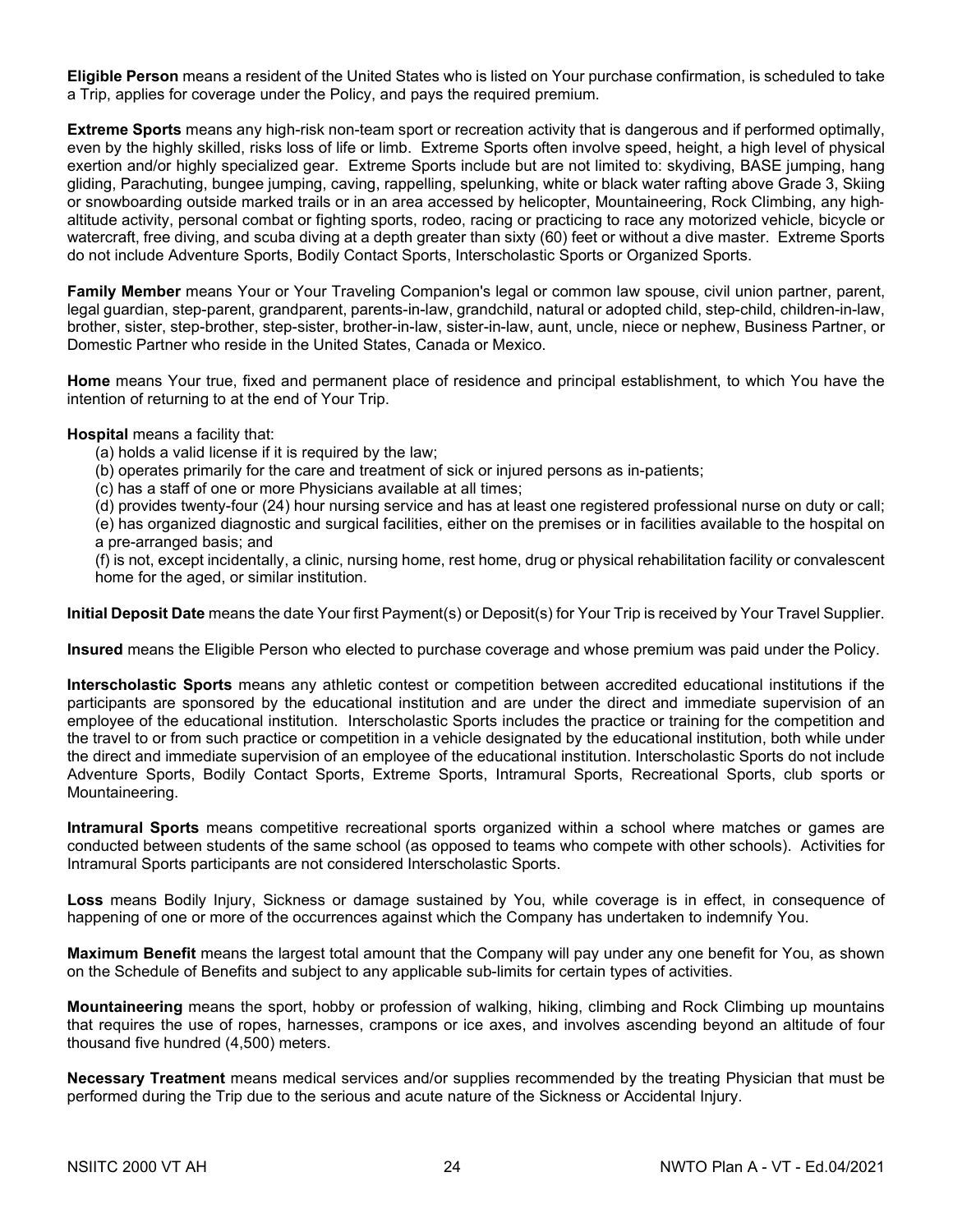## **Organized Sports** means **Intramural Sports** or **Recreational Sports**.

**Other Insurance** means any and every type of insurance covering the same or similar risk/loss as covered under this Policy. Coverage under this Policy shall be secondary to coverage under all Other Insurance except where prohibited by law.

**Parachuting** means an activity involving the breaking of a free fall from an airplane using a parachute.

**Physician** means a licensed practitioner of medical, surgical or dental services, or a Christian Science Practitioner, acting within the scope of his/her license. The treating Physician may not be You, Your Traveling Companion or a Family Member.

**Policy** means this document, and any endorsements, riders or amendments that will attach during the period of coverage.

**Pre-Existing Condition** means an illness, disease, or other condition during the sixty (60) day period immediately prior to the Effective Date of Your Policy for which You, Your Traveling Companion, or a Family Member booked to travel with You: 1) exhibited symptoms that would have caused a typical person to seek care or treatment; or 2) received or received a recommendation for a test, examination, or medical treatment; or 3) took or received a prescription for drugs or medicine. Item (3) of this definition does not apply to a condition that is treated or controlled solely through the taking of prescription drugs or medicine and remains treated or controlled without any adjustment or change in the required prescription throughout the sixty (60) day period before the Effective Date of Your Policy.

**Recreational Sports** mean those activities where the primary purpose of the activity is participation, with the related goals of improved physical fitness, fun, and social involvement. Recreational sports are usually perceived as being less stressful, both physically and mentally, on the participants. There are lower expectations regarding both performance and commitment to the sport in the recreational sphere as compared to competitive sports. Recreational Sports do not include Adventure Sports, Bodily Contact Sports, Extreme Sports, Interscholastic Sports, Intramural Sports or Mountaineering.

**Rock Climbing** means the activity of climbing up, down or across artificial rock walls or natural rock formations under the supervision of a guide and utilizing approved safety equipment.

**Scheduled Departure Date** means the date on which You are originally scheduled to leave on Your Trip.

**Scheduled Return Date** means the date on which You are originally scheduled to return to the point of origin or to a different final destination.

**Sickness** means an illness or disease of the body that: 1) requires a physical examination and medical treatment by a Physician and 2) commences, worsens or presents new symptoms while Your coverage is in effect.

**Sound Natural Teeth** means teeth that are whole or properly restored and are without impairment, periodontal or other conditions and are not in need of the treatment provided for any reason other than an Accidental Injury. For purposes of this Policy, teeth previously restored with a crown, inlay, onlay, or porcelain restoration or treated by endodontics, except amalgam or composite resin fillings, are not considered Sound Natural Teeth.

**Time Sensitive Period** means within fourteen (14) days of the Initial Deposit Date and within fourteen (14) days of payment for any subsequent Travel Arrangements added to Your Trip.

**Travel Arrangements** means: (a) transportation; (b) accommodations; and (c) other specified services arranged by the Travel Supplier for the Trip. Air arrangements covered by this definition also include any direct round trip air flights booked by others, to and from the scheduled Trip departure and return cities, provided the dates of travel for the air flights are within seven (7) total days of the scheduled Trip dates.

**Travel Assistance Company** means the service provider listed on Your purchase confirmation.

**Travel Supplier** means a Cruise line, airline, hotel, etc., who has made the land, air and/or sea arrangements.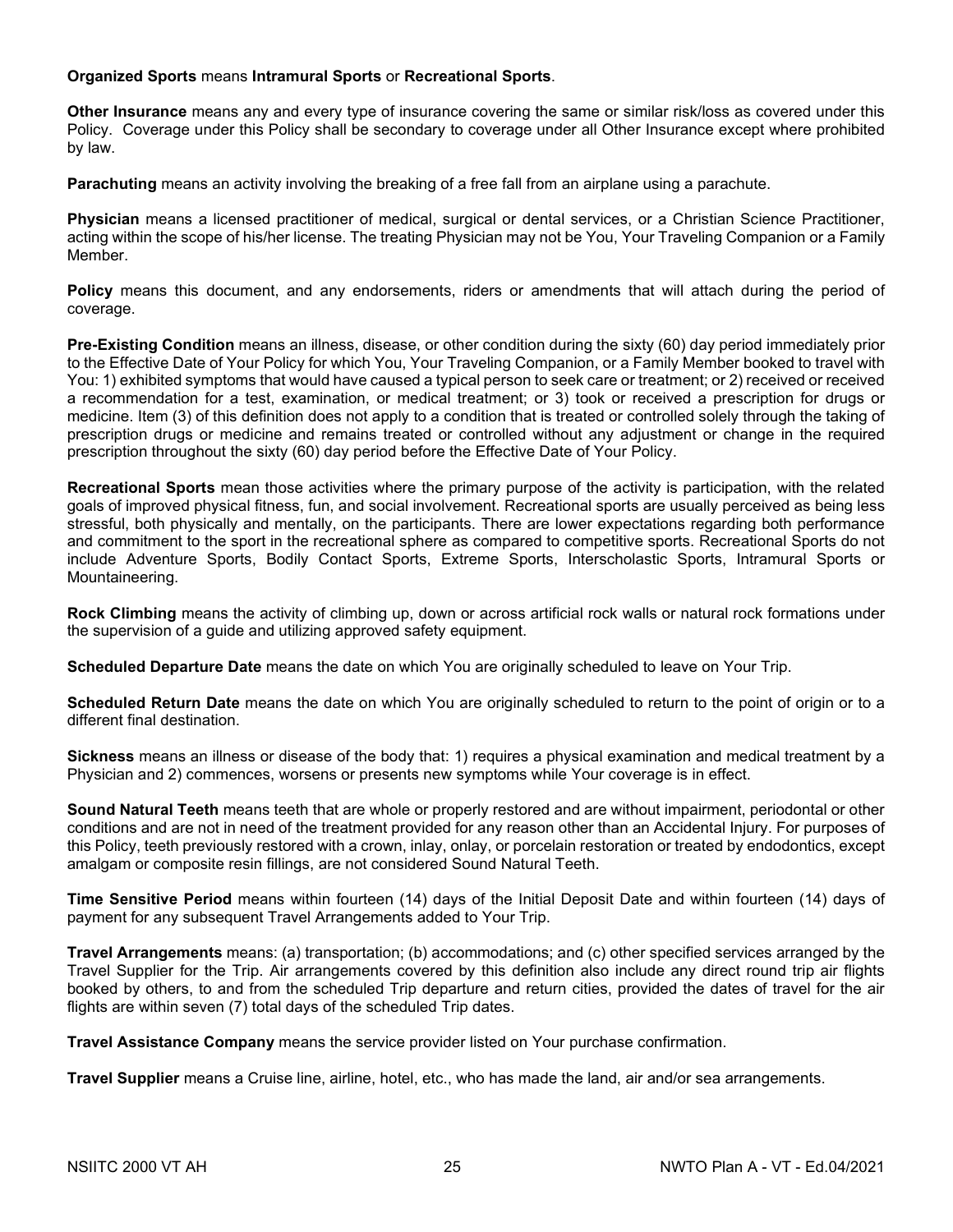**Traveling Companion** means a person who has coordinated Travel Arrangements or vacation plans with You and intends to travel with You during the Trip. Note, a group or tour leader is not considered Your Traveling Companion unless You are sharing room accommodations with the group or tour leader.

**Trip** means scheduled travel with a defined itinerary away from Your Home for which coverage is purchased under this Policy and premium is paid.

**Unforeseen** means not anticipated or expected and occurring after the Effective Date of Your Policy.

**You or Your** refers to the Insured.

### **GENERAL PROVISIONS**

The following provisions apply to all coverages:

**LEGAL ACTIONS -** No legal action for a claim can be brought against the Company until sixty (60) days after the Company receives Proof of Loss. No legal action for a claim can be brought against the Company more than three (3) years after the time required for giving Proof of Loss.

**CONTROLLING LAW -** Any part of this Policy that is in direct conflict with the laws, regulations and statutes of the state of Vermont, will be governed by the laws, regulations and statutes of the state of Vermont as of the effective date of the Policy.

**GOVERNING JURISDICTION** – The insurance regulatory agency and courts of the jurisdiction in which You reside shall have jurisdiction over the individual coverage as if such coverage or plan were issued directly to You.

**MISREPRESENTATION AND FRAUD –** Your coverage shall be void if, before a Loss, You concealed or misrepresented any material fact or circumstance concerning this Policy or the subject thereof, or Your interest therein, or if You commit fraud or false swearing in connection with any of the foregoing.

Your claims may be denied if, after a Loss, You concealed or misrepresented any material fact or circumstance concerning this Policy or the subject thereof, or Your interest therein, or if You commit fraud or false swearing in connection with any of the foregoing.

You must fully cooperate in the event the Company determines that an investigation of any claim is warranted.

**DUTY OF COOPERATION** - You agree to fully cooperate with the Company in the event the Company determines that an investigation is warranted regarding any claim for coverage under this Policy. You agree to comply with all requests by the Company to provide information and/or documentation related to any claim under this Policy. You agree to cooperate with the Company in the investigation and assessment of any loss and/or circumstances giving rise to a loss under this Policy.

**SUBROGATION -** To the extent the Company pays for a Loss suffered by You, the Company will take over the rights and remedies You had relating to the Loss. This is known as subrogation. You must help the Company to preserve its rights against those responsible for the Loss. This may involve signing any papers and taking any other steps the Company may require. If the Company takes over Your rights, You must sign an appropriate subrogation form supplied by the Company.

**ASSIGNMENT -** This Policy and all coverages provided are not assignable, whether by operation of law or otherwise, but benefits may be assigned.

### **WHEN YOUR COVERAGE BEGINS** - Provided:

- a) coverage has been elected; and
- b) the required premium has been paid.

All coverage will begin on the Scheduled Departure Date, or the actual departure date if change is required by a Common Carrier, when You depart for the first Travel Arrangement (or alternate travel arrangement if You must use an alternate travel arrangement to reach Your Trip destination) for Your Trip. Coverage will not begin before the Effective Date shown on Your purchase confirmation.

No coverage can be purchased after a person departs on a trip.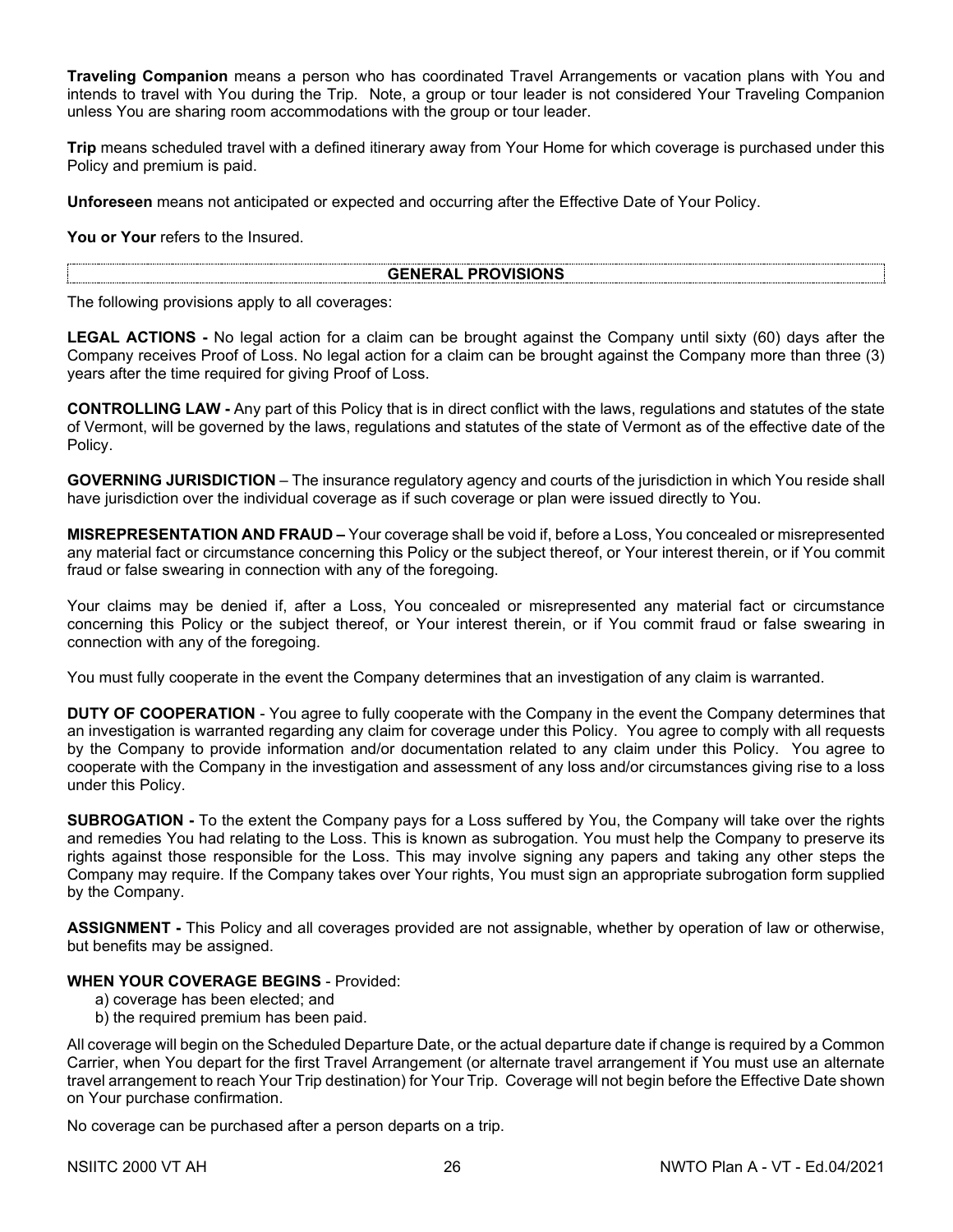# **WHEN YOUR COVERAGE ENDS:**

All Coverages will end the earliest of the following:

(a) the Scheduled Return Date as stated on the travel tickets;

(b) the date and time You return to Your origination point if prior to the Scheduled Return Date;

(c) the date and time You deviate from, leave or change the original Trip itinerary (unless due to Unforeseen and unavoidable circumstances covered by the Policy);

(d) if You extend the return date, coverage will terminate at 11:59 P.M., local time, at Your location on the Scheduled Return Date, unless otherwise authorized by the Company in advance of the Scheduled Return Date;

(e) when Your Trip exceeds ninety (90) days;

(f) the Return Date as stated on Your purchase confirmation.

**EXTENDED COVERAGE -** Coverage will be extended under the following conditions, should they occur during the journey to the return destination or to a different destination:

(a) When You commence air travel from Your origination point: (i) within two (2) days before the commencement of the Travel Arrangements, coverage shall apply from the time of departure from the origination point; or (ii) greater than two (2) days before the commencement of the Travel Arrangements, the extension of coverage shall be provided only during Your air travel.

(b) If You return to Your origination point: (i) within two (2) days after the completion of the Travel Arrangements, coverage shall apply until the time of return to the origination point; or (ii) greater than two (2) days after the completion of the Travel Arrangements, the extension of coverage shall be provided only during Your air travel.

(c) If You are a passenger on a scheduled Common Carrier that is unavoidably delayed up to five (5) days in reaching the final destination, coverage will be extended for the period of time needed to arrive at the final destination

In no event will coverage be extended for unscheduled extensions to Your Trip for which premium has not been paid in advance.

# **The following provisions apply to all benefits:**

**PAYMENT OF CLAIMS -** The Company, or its designated representative, will pay a claim immediately after receipt of acceptable Proof of Loss.

Benefits for Loss of life are payable to Your beneficiary. If a beneficiary is not designated by You at the time of purchase, benefits for Loss of life will be paid to the first of the following surviving preference beneficiaries:

- (a) Your spouse;
- (b) Your child or children jointly;
- (c) Your parents jointly if both are living or the surviving parent if only one survives;
- (d) Your brothers and sisters jointly; or
- (e) Your estate.

All other claims will be paid to You. In the event You are a minor, incompetent or otherwise unable to give a valid release for the claim, the Company may make arrangement to pay claims to Your legal guardian or other qualified representative.

Any payment made in good faith will discharge the Company's liability to the extent of the claim.

The applicable benefit amount will be reduced by the amount of benefits, if any, previously paid by Other Insurance policies. In no event will the Company reimburse You for an amount greater than the amount paid by You.

All benefits payable under this Policy shall be reduced by the amount of any credit, voucher or refund provided by any Common Carrier, Travel Supplier or any other third party.

After claim settlement has been agreed upon by You and the Company, the Company will mail payment in the agreed amount to You and/or the Loss payee within ten (10) working days. Failure to pay within such period shall entitle You to interest at the rate of nine percent (9%) per annum at the expiration of each four (4) weeks during the continuance of the period for which the Company is liable, provided that interest amounting to less than one dollar need not be paid. Any balance remaining unpaid upon the termination of liability will be paid immediately upon receipt of due written proof.

**NOTICE OF CLAIM -** Written notice of claim must be given by the claimant (either You or someone acting for You) to the Company or its designated representative within seven (7) days after a covered Loss first begins. Notice should include Your name and the Plan number. Notice should be sent to the Company's administrative office, at the address shown on the cover page of the Policy, or to the Company's designated representative.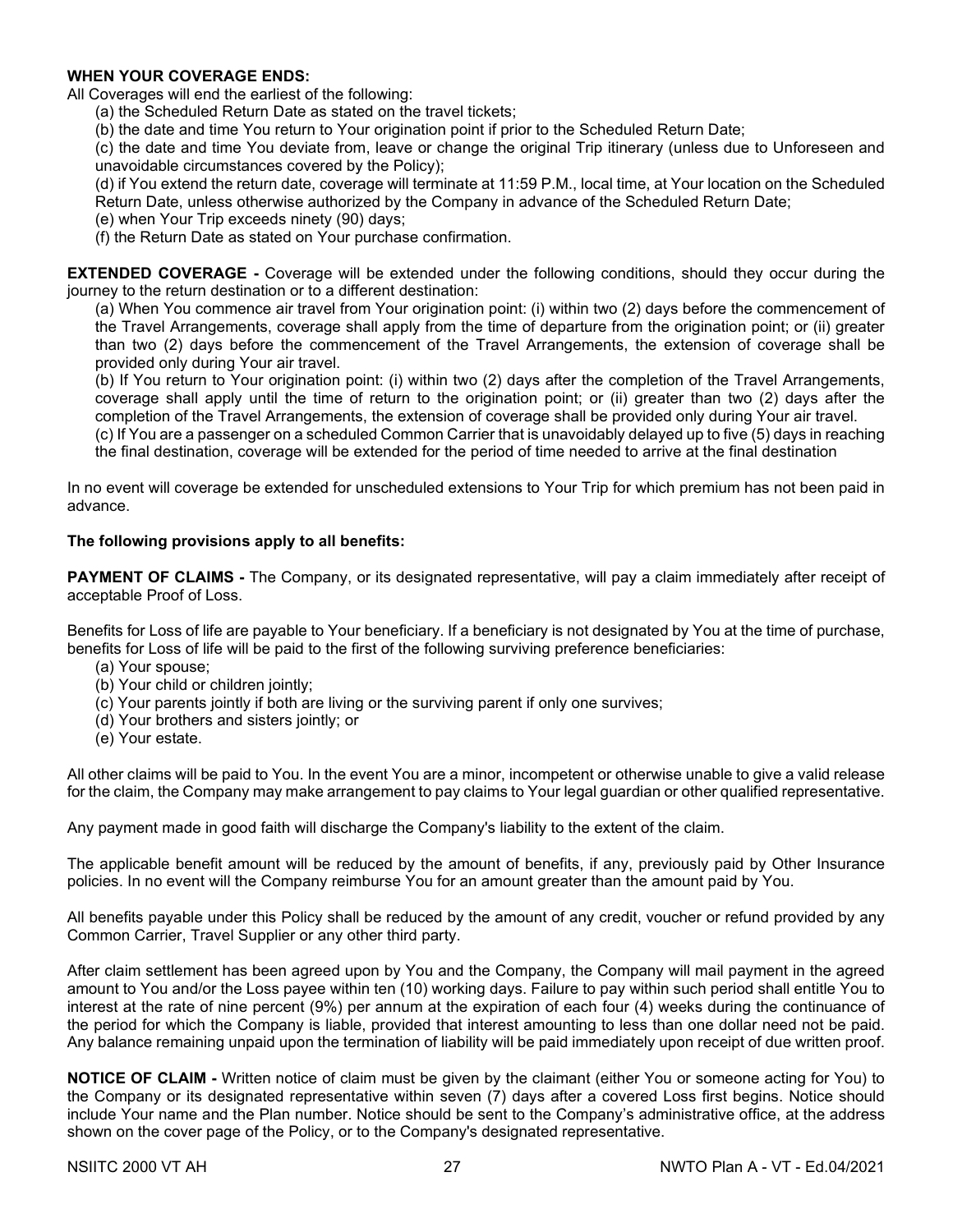**PROOF OF LOSS -** You must send the Company, or its designated representative, Proof of Loss within ninety (90) days after a covered Loss occurs. Failure to furnish such proof within the time required shall not invalidate nor reduce any claim if it was not possible to give proof within such time, provided such proof is furnished and in no event, except in the absence of legal capacity, later than one year from the time proof is otherwise required. Where possible and/or required by this Policy, independent validation of Proof of Loss must be proved to the Company within the foregoing time periods.

**PHYSICAL EXAMINATION AND AUTOPSY -** The Company, or its designated representative, at its own expense, have the right to have You examined as often as necessary while a claim is pending. The Company, or its designated representative, also has the right to have an autopsy made unless prohibited by law or religious belief.

**EXAMINATION UNDER OATH** – The Company, or its designated representative, at its own expense, have the right to have You questioned under oath as often as necessary while a claim is pending.

**TIME OF PAYMENT OF CLAIMS -** Benefits payable under this Policy for any Loss other than Loss for which this Policy provides any periodic payment will be paid immediately upon receipt of due written Proof of Loss in accordance with state requirements. Subject to due written Proof of Loss, all accrued indemnities for Loss for which this Policy provides periodic payment will be paid monthly and any balance remaining unpaid upon the termination of liability, will be paid immediately upon receipt of due written proof. The Company will mail payment to You in the amount agreed to within ten (10) working days, unless a further delay is mandated under an order by a court of competent jurisdiction or required by law.

**ENTIRE CONTRACT** - This Policy, including the endorsements and the attached papers, if any, constitutes the entire contract of insurance. A change in this Policy is not valid until the change is approved by an executive officer of the insurer and unless the approval is endorsed on or attached to the Policy. An agent does not have authority to change this Policy or to waive any of its provisions.

**CIVIL UNIONS** - This Policy provides benefits for parties to a civil union. Vermont law requires that insurance policies offered to married persons and their families be made available to parties to a civil union and their families. In order to receive benefits in accordance with this Policy, the civil union must be established in the state of Vermont according to Vermont law. It is understood that Policy definitions and provisions designating:

- an Insured
- named Insured
- who is Insured
- who is a named Insured
- covered person(s)
- You and/or Your
- spouse
- Family Member

and any other Policy definitions and provisions designating an Insured under this Policy, are amended, wherever appearing, where terms denoting a marital relationship or family relationship arising out of a marriage are used, to indicate parties to a civil union and their families under Vermont law.

### **COVERAGES**

No Coverage is intended to duplicate or overlap any other Coverage or benefit provided under this Policy. Should there be an inadvertent duplication of benefit or coverage, the Company will only provide payable benefits under the Coverage with the highest Maximum Benefit or largest scope of coverage subject to any applicable sub-limits.

# **ACCIDENTAL DEATH AND DISMEMBERMENT**

The Company will pay the percentage of the Principal Sum shown in the Table of Losses when You, as a result of an Accidental Injury occurring during the Trip, sustain a Loss shown in the Table below. The Loss must occur within three hundred sixty-five (365) days after the date of the Accident causing the Loss.

The Principal Sum is shown on the Schedule of Benefits.

If more than one Loss is sustained as the result of an Accident, the amount payable shall be the largest amount of a sustained Loss shown in the Table of Losses.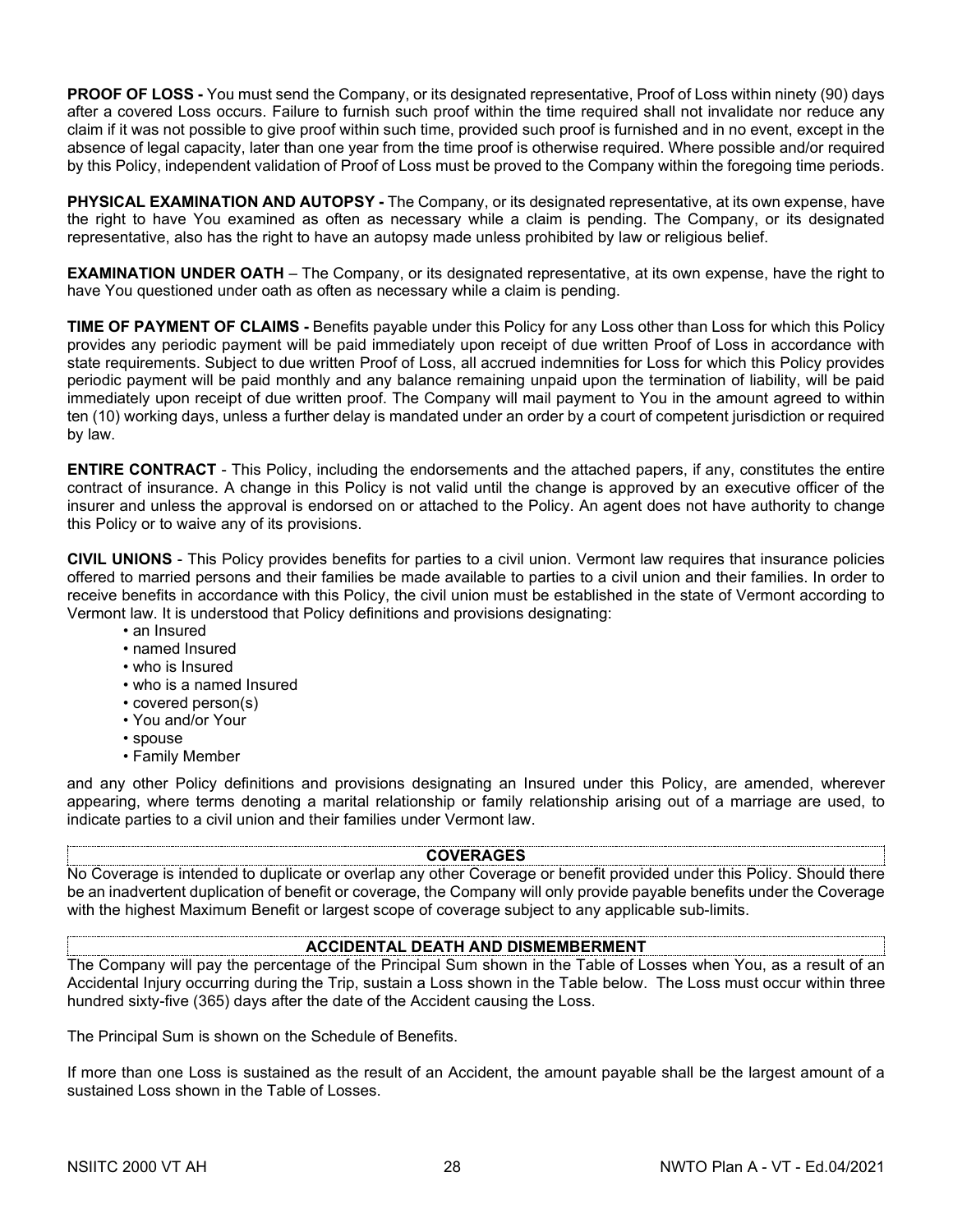# **TABLE OF LOSSES**

| Loss of:                                 | Percentage of Principal Sum: |
|------------------------------------------|------------------------------|
| Life                                     | 100%                         |
| Both hands or both feet                  | 100%                         |
| Sight of both eyes                       | 100%                         |
| One hand and one foot                    | 100%                         |
| Either hand or foot and sight of one eye | 100%                         |
| Either hand or foot                      | 50%                          |
| Sight of one eye                         | 50%                          |
| Speech and hearing in both ears          | 100%                         |
| Speech                                   | 50%                          |
| Hearing in both ears                     | 50%                          |
| Thumb and index finger of same hand      | 25%                          |

"Loss" with regard to:

- 1. hand or foot, means actual complete severance through and above the wrist or ankle joints; and
- 2. eye means an entire and irrecoverable Loss of sight;
- 3. speech or hearing means entire and irrecoverable Loss of speech or hearing of both ears; and
- 4. thumb and index finger mean actual severance through or above the joint that meets the finger at the palm.

# EXPOSURE

The Company will pay benefits for covered Losses that result from You being unavoidably exposed to the elements due to an Accident. The Loss must occur within three hundred sixty-five (365) days after the event that caused the exposure.

#### DISAPPEARANCE

The Company will pay benefits for Loss of life if Your body cannot be located within three hundred sixty-five (365) days after Your disappearance due to an Accident.

# **EMERGENCY ACCIDENT AND SICKNESS MEDICAL EXPENSE**

The Company will reimburse benefits up to the Maximum Benefit shown on the Schedule of Benefits, subject to any applicable sub-limits, if You incur Covered Medical Expenses for Necessary Treatment of an Accidental Injury or a Sickness that occurs during the Trip.

Covered Medical Expenses are limited to the list below:

- (a) the services of a Physician;
- (b) charges for Hospital confinement and use of operating rooms; Hospital or ambulatory medical-surgical center services. This will also include expenses for a Cruise ship cabin or hotel room, not already included in the cost of Your Trip, if recommended as a substitute for a Hospital room for recovery from an Accidental Injury or a Sickness;
- (c) charges for anesthetics (including administration); x-ray examinations or treatments, and laboratory tests;
- (d) ambulance service;
- (e) drugs, medicines and therapeutic services.

The Company will pay benefits up to the Maximum Benefit shown on the Schedule of Benefits, subject to any applicable sub-limits, for dental Necessary Treatment for Accidental Injury to Sound Natural Teeth. Both the Accidental Injury and the dental Necessary Treatment must occur during the Trip.

The Company will not pay benefits in excess of reasonable and necessary charges. The Company will not cover any expenses provided by another party at no cost to You, or already included within the cost of the Trip.

If You are hospitalized due to an Accidental Injury or a Sickness, which first occurs during the Trip, beyond the Scheduled Return Date, coverage will be extended for up to ninety (90) days, or until You are released from the Hospital or until You have exhausted the Maximum Benefits payable under this coverage, whichever occurs first.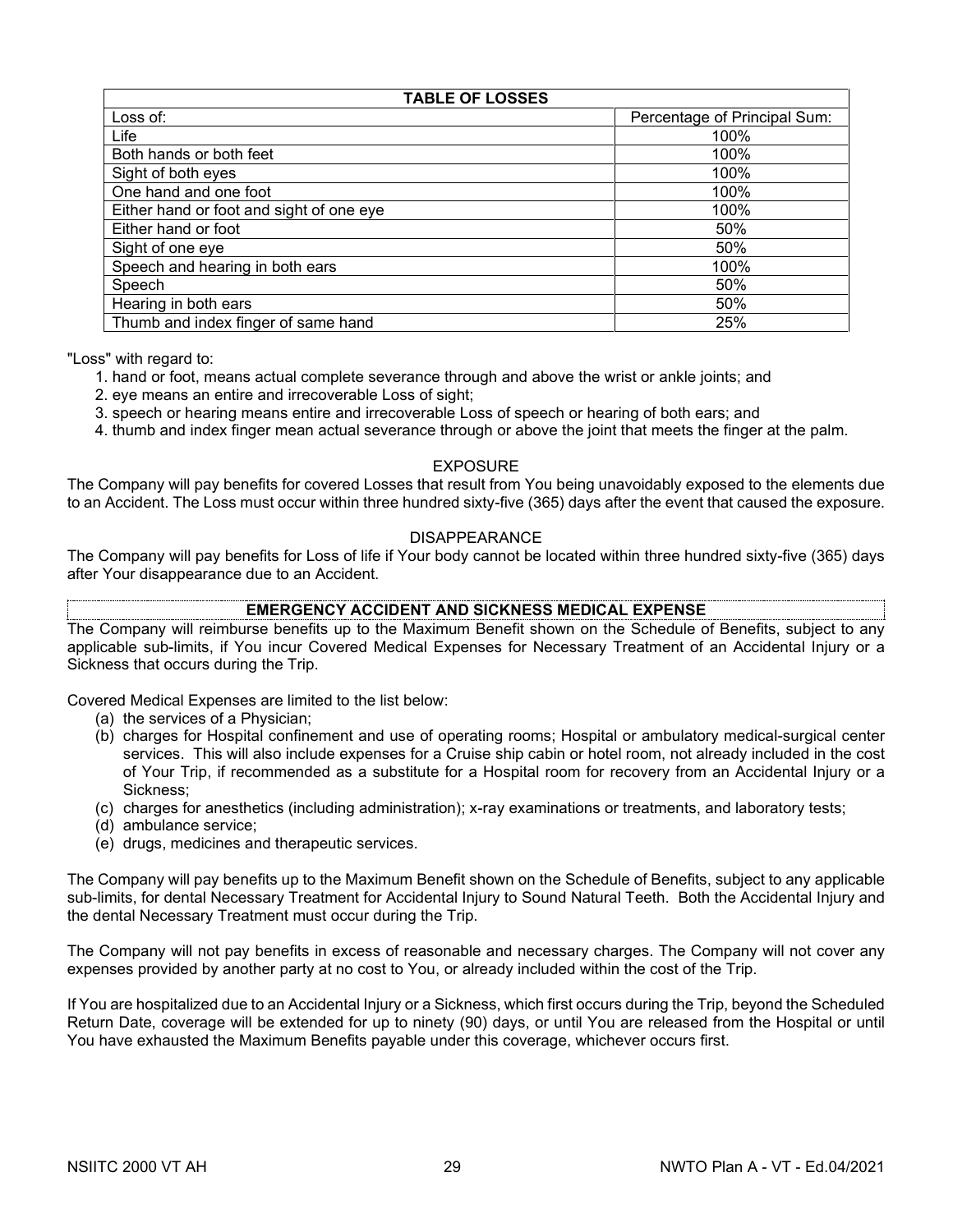# **LIMITATIONS AND EXCLUSIONS**

### **The following exclusions apply to: Accidental Death & Dismemberment, Emergency Accident and Sickness Medical Expense:**

Loss caused by or resulting from:

- 1. Pre-Existing Conditions, as defined in the Definitions section;
	- The Pre-Existing Condition exclusion will be waived provided:
		- (a) Your premium is received within the Time Sensitive Period; and
		- (b) You insure all pre-paid Trip costs that are subject to cancellation penalties or restrictions, and also insure the cost of any subsequent arrangements (or any other arrangements not made through Your travel agent) added prior to Your Trip; and
		- (c) You are medically able to travel on Your Effective Date.
- 2. suicide, attempted suicide or any intentionally self-inflicted injury, unless the loss results in the death of a nontraveling Family Member;
- 3. intentionally self-inflicted injuries;
- 4. war, invasion, acts of foreign enemies, hostilities between nations (whether declared or not), civil war. This exclusion does not apply if You are an innocent bystander to these events;
- 5. participation in any military maneuver or training exercise, or any Loss starting while You are in the service of the armed forces of any country. Orders to active military service for training purposes of two months or less will not constitute service in the armed forces. Upon notice to the Company of entering the armed forces, the Company will return to You pro-rata any premium paid, less any benefits paid, for any period during which You are in such service;
- 6. piloting or learning to pilot or acting as a member of the crew of any aircraft;
- 7. participation as an athlete in professional sports;
- 8. participation in a felony resulting in a conviction, except when You are the victim of such act;
- 9. Participation in Bodily Contact Sports or Extreme Sports;
- 10. dental treatment except as a result of an injury to Sound Natural Teeth except as explicitly offered under Emergency Accident and Sickness Medical Expense;
- 11. any non-emergency treatment or surgery, routine physical examinations, hearing aids, eye glasses or contact lenses;
- 12. curtailment or delayed return for other than covered reasons;
- 13. costs for medical treatment and any subsequent costs directly related to that medical treatment, when traveling for the purpose of securing medical treatment;
- 14. services not shown as covered;
- 15. confinement or treatment in a government Hospital; however, the United States government may recover or collect benefits under certain conditions;
- 16. services and/or supplies that do not meet the definition of Necessary Treatment;
- 17. Accidental Injury or Sickness when traveling against the advice of a Physician;
- 18. cosmetic surgery or reconstructive surgery;
- 19. canyoning or canyoneering (traveling in canyons using a variety of techniques that may include walking, scrambling, climbing, jumping, abseiling and/or swimming);
- 20. a Loss that results from an illness, disease, or other condition, event or circumstance that occurs at a time when Your coverage is not in effect.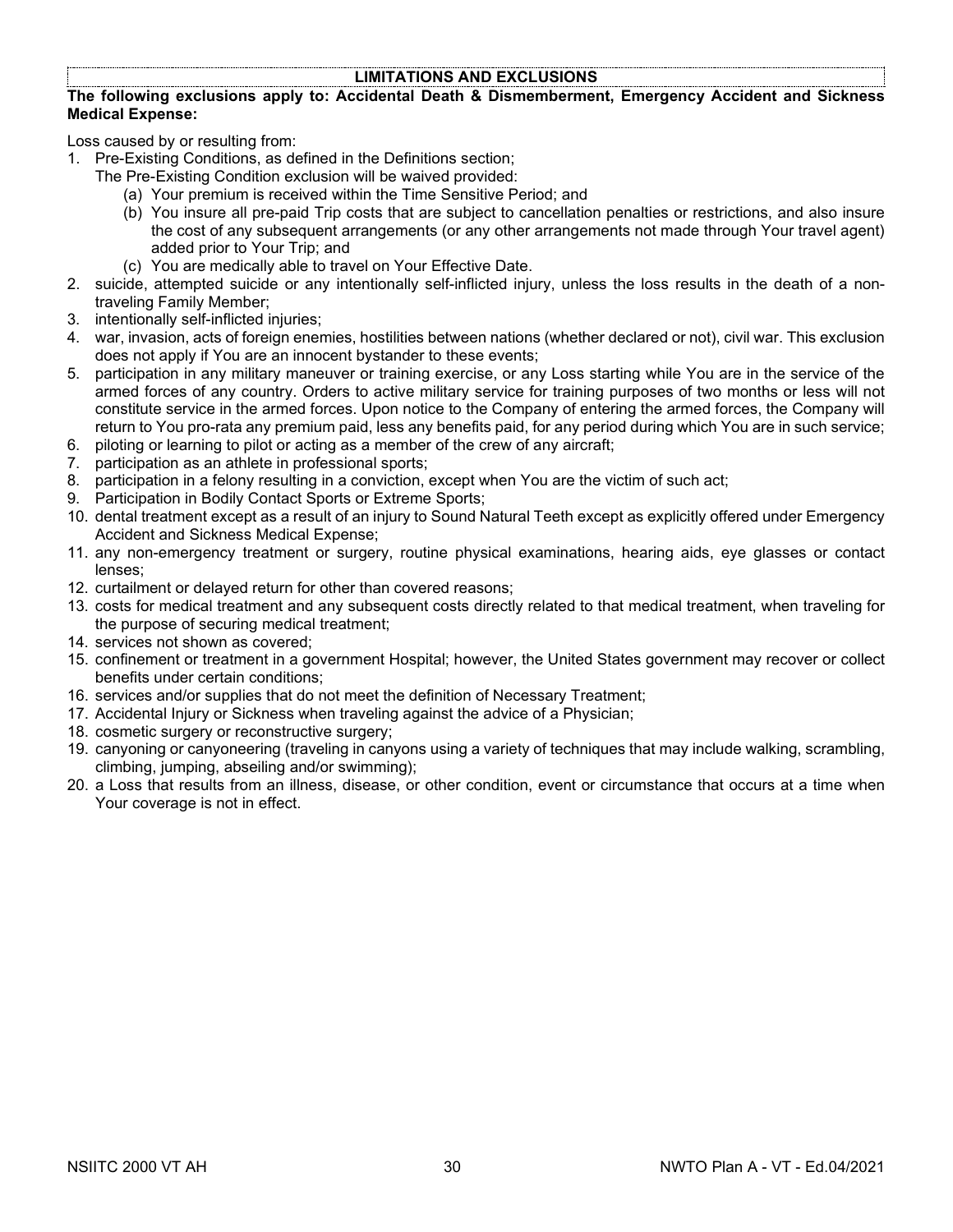

**FACTS**

# **WHAT DOES NATIONWIDE DO WITH YOUR PERSONAL INFORMATION?**

| Why?  | Financial companies choose how they share your personal information. Federal and state law       |
|-------|--------------------------------------------------------------------------------------------------|
|       | gives consumers the right to limit some but not all sharing. Federal and state law also requires |
|       |                                                                                                  |
|       | us to tell you how we collect, share, and protect your personal information. Please read this    |
|       | notice carefully to understand what we do.                                                       |
| What? | The types of personal information we collect and share depend on the product or service you      |
|       | have with us. This information can include:                                                      |
|       | Social Security number, government issued identification, and contact                            |
|       | information                                                                                      |
|       | Policy, account, and contract information                                                        |
|       | Credit reports and other consumer reports                                                        |
| How?  | All financial companies need to share customers' personal information to run their everyday      |
|       | business. In the section below, we list the reasons financial companies can share their          |
|       |                                                                                                  |
|       | customers' personal information; the reasons Nationwide chooses to share; and whether you can    |
|       | limit this sharing.                                                                              |

| Reasons we can share your personal information                      | <b>Does Nationwide share?</b> | Can you limit this<br>sharing? |
|---------------------------------------------------------------------|-------------------------------|--------------------------------|
| For our everyday business purposes— such as to process your         | Yes                           | N <sub>0</sub>                 |
| transactions, maintain your account(s), respond to court orders and |                               |                                |
| legal investigations, or report to credit bureaus                   |                               |                                |
| For our marketing purposes— to offer our products and services      | Yes                           | N <sub>0</sub>                 |
| to you                                                              |                               |                                |
| For joint marketing with other financial companies                  | Yes                           | N <sub>0</sub>                 |
| For our affiliates' everyday business purposes— information         | Yes                           | N <sub>0</sub>                 |
| about your transactions and experiences                             |                               |                                |
| For our affiliates' everyday business purposes-information          | Yes                           | Yes                            |
| about your creditworthiness                                         |                               |                                |
| For our affiliates to market to you                                 | Yes                           | Yes                            |
| For nonaffiliates to market to you                                  | Yes                           | Yes                            |

| To limit our | Call us toll free at 1-866-280-1809 and our menu will prompt you through your choices.                                                                                                                                                                                                                                                                                           |
|--------------|----------------------------------------------------------------------------------------------------------------------------------------------------------------------------------------------------------------------------------------------------------------------------------------------------------------------------------------------------------------------------------|
| sharing      | If you have previously opted out, your preference remains on file and you do not need to opt<br>out again.                                                                                                                                                                                                                                                                       |
|              | Please have your account or policy number handy when you call.<br>Please note: If you are a <i>new</i> customer, we can begin sharing your information 30 days from the<br>date we sent this notice. When you are no longer our customer, we continue to share your<br>information as described in this notice. However, you can contact us at any time to limit our<br>sharing. |
|              | 1-800-753-1000                                                                                                                                                                                                                                                                                                                                                                   |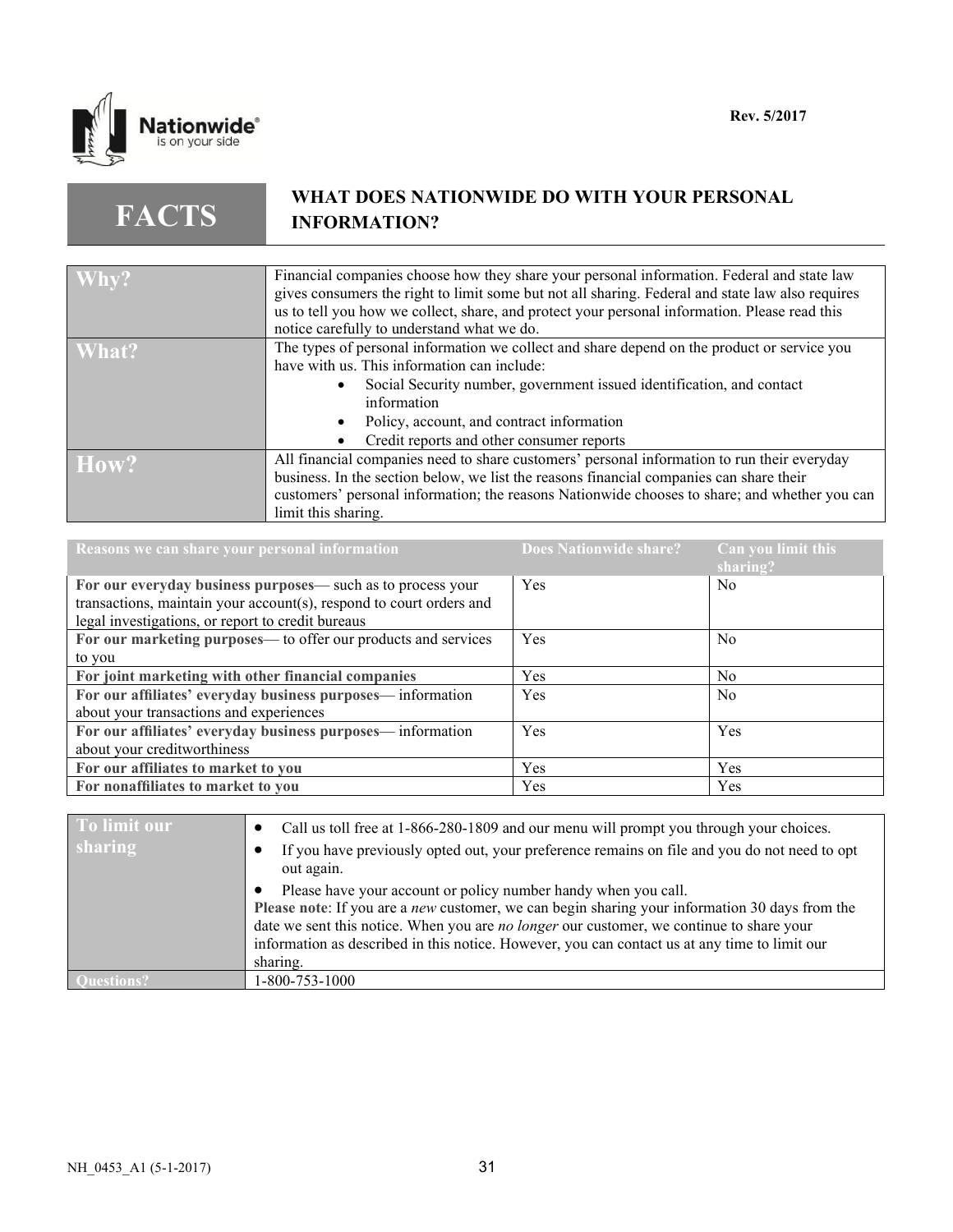| Who we are                                                                            |                                                                                                                                                                                                                                                                                                           |  |
|---------------------------------------------------------------------------------------|-----------------------------------------------------------------------------------------------------------------------------------------------------------------------------------------------------------------------------------------------------------------------------------------------------------|--|
| Who is providing this notice?                                                         | Nationwide Life Insurance Company                                                                                                                                                                                                                                                                         |  |
| <b>What we do</b>                                                                     |                                                                                                                                                                                                                                                                                                           |  |
| How does Nationwide protect my personal<br>information?                               | To protect your personal information from unauthorized access and use, we<br>use security measures that comply with federal and state law. These measures<br>include computer safeguards and secured files and buildings. We limit access<br>to your information to those who need it to do their job.    |  |
| How does Nationwide collect my personal                                               | We collect your personal information, for example, when you:                                                                                                                                                                                                                                              |  |
| information?                                                                          | Apply for insurance<br>$\bullet$                                                                                                                                                                                                                                                                          |  |
|                                                                                       | Make a payment or file a claim<br>٠                                                                                                                                                                                                                                                                       |  |
|                                                                                       | Conduct business with us<br>We also collect your personal information from others, such as credit bureaus,<br>affiliates, or other companies.                                                                                                                                                             |  |
| Why can't I limit all sharing?                                                        | Federal and state law gives you the right to limit only:                                                                                                                                                                                                                                                  |  |
|                                                                                       | Sharing for affiliates' everyday business purposes—information about<br>٠<br>your creditworthiness;                                                                                                                                                                                                       |  |
|                                                                                       | Affiliates from using your information to market to you; and<br>$\bullet$                                                                                                                                                                                                                                 |  |
|                                                                                       | Sharing for nonaffiliates to market to you.<br>$\bullet$                                                                                                                                                                                                                                                  |  |
|                                                                                       | State laws and individual companies may give you additional rights to limit<br>sharing. See below for more information.                                                                                                                                                                                   |  |
| What happens when I limit sharing for an<br>account I hold jointly with someone else? | Your choices will apply to everyone on your account.                                                                                                                                                                                                                                                      |  |
| <b>Definitions</b>                                                                    |                                                                                                                                                                                                                                                                                                           |  |
| <b>Affiliates</b>                                                                     | Companies related by common ownership or control. They can be financial<br>and nonfinancial companies. These companies include Nationwide Life<br>Insurance Company, Nationwide Bank, and Nationwide Property and Casualty<br>Insurance Company. Visit nationwide.com for a list of affiliated companies. |  |
| <b>Nonaffiliates</b>                                                                  | Companies not related by common ownership or control. They can be                                                                                                                                                                                                                                         |  |
|                                                                                       | financial and nonfinancial companies.                                                                                                                                                                                                                                                                     |  |
| <b>Joint marketing</b>                                                                | A formal agreement between nonaffiliated financial companies that together                                                                                                                                                                                                                                |  |
|                                                                                       | market financial products or services to you.                                                                                                                                                                                                                                                             |  |
| <b>Other important information</b>                                                    |                                                                                                                                                                                                                                                                                                           |  |

**California Residents:** We currently do not share information we collect about you with affiliated or nonaffiliated companies for their marketing purposes. Therefore, you do not need to opt out.

**Nevada Residents**: You may request to be placed on our internal Do Not Call list. Send an email with your phone number to privacy@nationwide.com. You may request a copy of our telemarketing practices. For more on this Nevada law, contact Bureau of Consumer Protection, Office of the Nevada Attorney General, 555 E. Washington St., Suite 3900, Las Vegas, NV 89101; Phone number: 1-702-486-3132; email[: BCPINFO@ag.state.nv.us.](mailto:BCPINFO@ag.state.nv.us)

**Vermont Residents**: For Vermont customers only. We will not share your personal information for marketing purposes with the Nationwide family of companies or third parties without your authorization, except as permitted by law.

**AZ, CA, CT, GA, IL, ME, MA, MT, NV, NJ, NM, NC, ND, OH, OR, and VA Residents**: The Term "Information" means information we collect during an insurance transaction. We will not use your medical information for marketing purposes without your consent. We may share information with others, including insurance regulatory authorities, law enforcement, consumer reporting agencies, and insurance-support organizations without your prior authorization as permitted or required by law. Information we obtain from a report prepared by an insurance-support organization may be retained by that insurancesupport organization and disclosed to others.

### **Accessing your information**

You can ask us for a copy of your personal information. Please send your request to the address below and have your signature notarized. This is for your protection so we may prove your identity. Please include your name, address, and policy number. You can change your personal information at Nationwide.com or by calling your agent. We can't change information that other companies, like credit agencies, provide to us. You'll need to ask them to change it.

**Co-ordinated Benefit Plans, LLC** Attn: Privacy Officer P.O. Box 26222, Tampa, FL 33623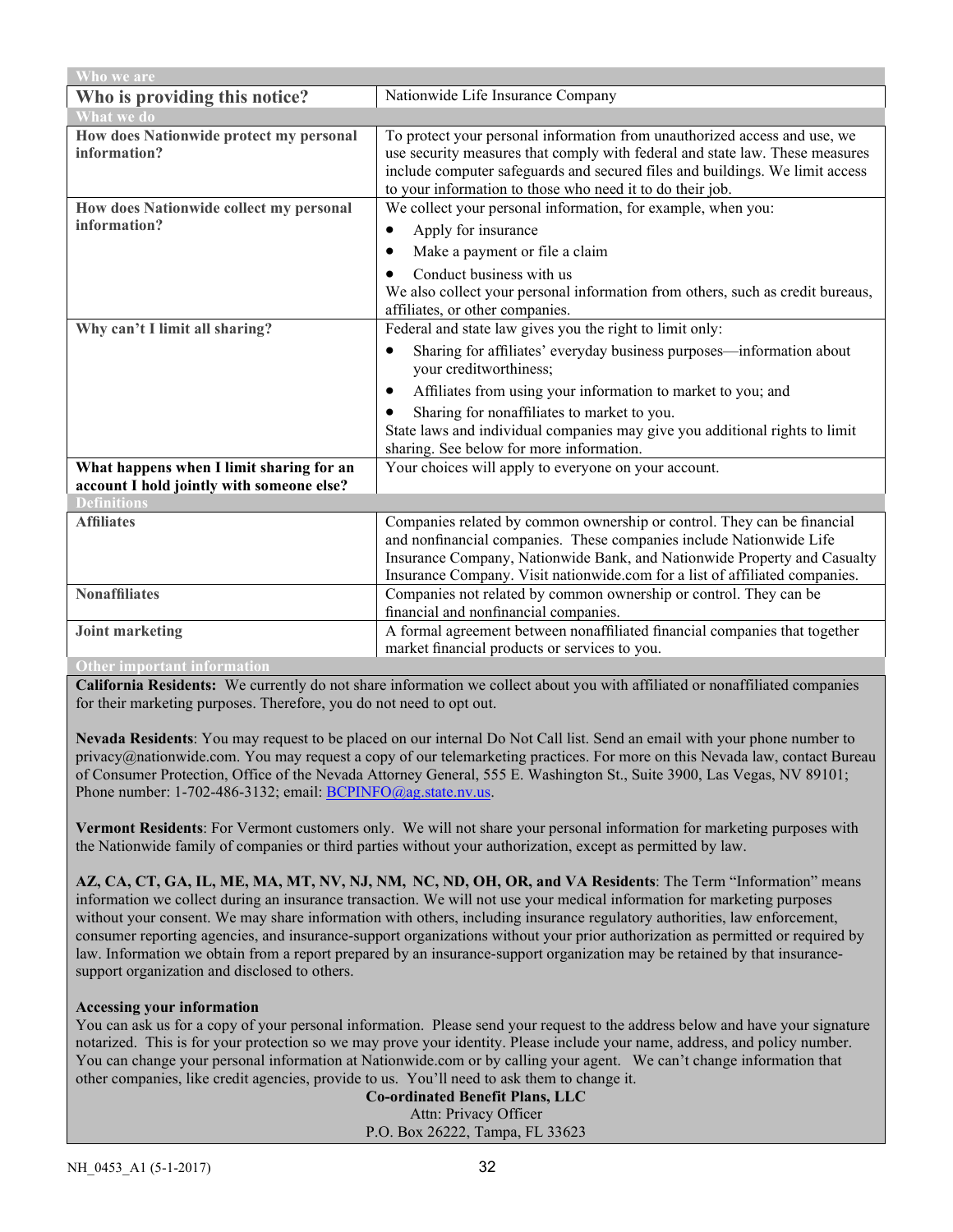# **Travel Assistance Program Description – Provided by On Call International**

# **Emergency Transportation Services**

Emergency Medical Evacuation/Medically-Necessary Repatriation • Repatriation of Mortal Remains • Transportation after Stabilization • Visit by Family Member/Friend • Return of Dependent Children

# **Travel Support Services**

Medical Monitoring • Hotel Arrangements for Convalescence • Medical and Dental Search and Referral • Advance of Emergency Medical Expenses • Assistance with Replacement Medication, Medical Devices, and Eyeglasses or Corrective Lenses • Transfer of Insurance Information and Medical Records • Assistance with Emergency Travel Arrangements • Interpretation/Translation • Locating Lost or Stolen Items • Emergency Cash Advance

# **FOR 24/7 TRAVEL ASSISTANCE SERVICES ONLY**

CALL TOLL FREE: 855-226-1677 (within the United States and Canada)

> OR CALL COLLECT: 603-952-2042 (From all other locations)

# **Travel Assistance Services Details**

# *Travel Support Services*

- Interpretation/Translation: Upon request, On Call will assist with telephone interpretation in all major languages. If you require ongoing or more complex translation services, On Call will refer you to local translators.
- Locating Lost or Stolen Items: On Call will assist in locating lost luggage, and help you coordinate the replacement of transportation tickets, travel documents or credit cards.
- Medical Monitoring: During the course of a medical emergency resulting from an accident or sickness, On Call will monitor your case to determine whether the care is adequate from a Western Medical perspective.
- Medical and Dental Search and Referral: On Call will assist you in finding physicians, dentists and medical facilities in the area where you are traveling.
- Advance of Emergency Medical Expenses: On Call will advance on-site emergency inpatient medical payments to secure admit or discharge upon receipt of satisfactory assignment of benefits from you, a family member or friend. Assignment of benefits allows Insurer to claim with the Insured's primary insurance when hospital refuses admission or discharge.
- Assistance with Replacement Medication, Medical Devices, and Eyeglasses or Corrective Lenses: On Call will arrange to fill a prescription that has been lost, forgotten, or requires a refill, subject to local law, whenever possible. On Call will also arrange for shipment of replacement eyeglasses/corrective lenses or medical devices. You are responsible for payments of all costs related to these services.
- Transfer of Insurance Information and Medical Records: Upon your request, On Call will help relay insurance information during your hospital admission and assist with transferring your medical information and records to your treating physician.
- Assistance with Vaccine and Blood Transfers: If based upon your physician's prescription, needed vaccines or blood products are not available locally, On Call will coordinate the transfer where possible and permissible by law. You are responsible for all expenses related to this service.

# *Non-Insurance Personal Assistance Services*

These are Non-Insurance Services provided by On Call International:

- Pre-Trip Information: Upon request, On Call will provide information services such as: visa and passport requirements, health hazard advisories, currency exchange, inoculation and immunization requirements, temperature and weather conditions and embassy and consulate referrals.
- Interpretation/Translation: If during your Trip you need an interpretation, On Call will assist with telephone interpretation in all major languages. If you require ongoing or more complex translation services, On Call will refer you to local translators.
- Legal Referral/Bail: Upon request, On Call will provide you with referrals to a local lawyer. All costs associated with this service are your responsibility. In case of your incarceration, On Call will notify the proper embassy or consulate, arrange the receipt of funds from third party sources and locate an attorney and bail bonds, where permitted by law, with satisfactory guarantee of reimbursement from you, family member or friend. You are responsible for associated fees.
- Emergency Cash Advance: On Call will advance up to \$500 after satisfactory guarantee of reimbursement from you. Any fees associated with the transfer or delivery of funds are your responsibility.